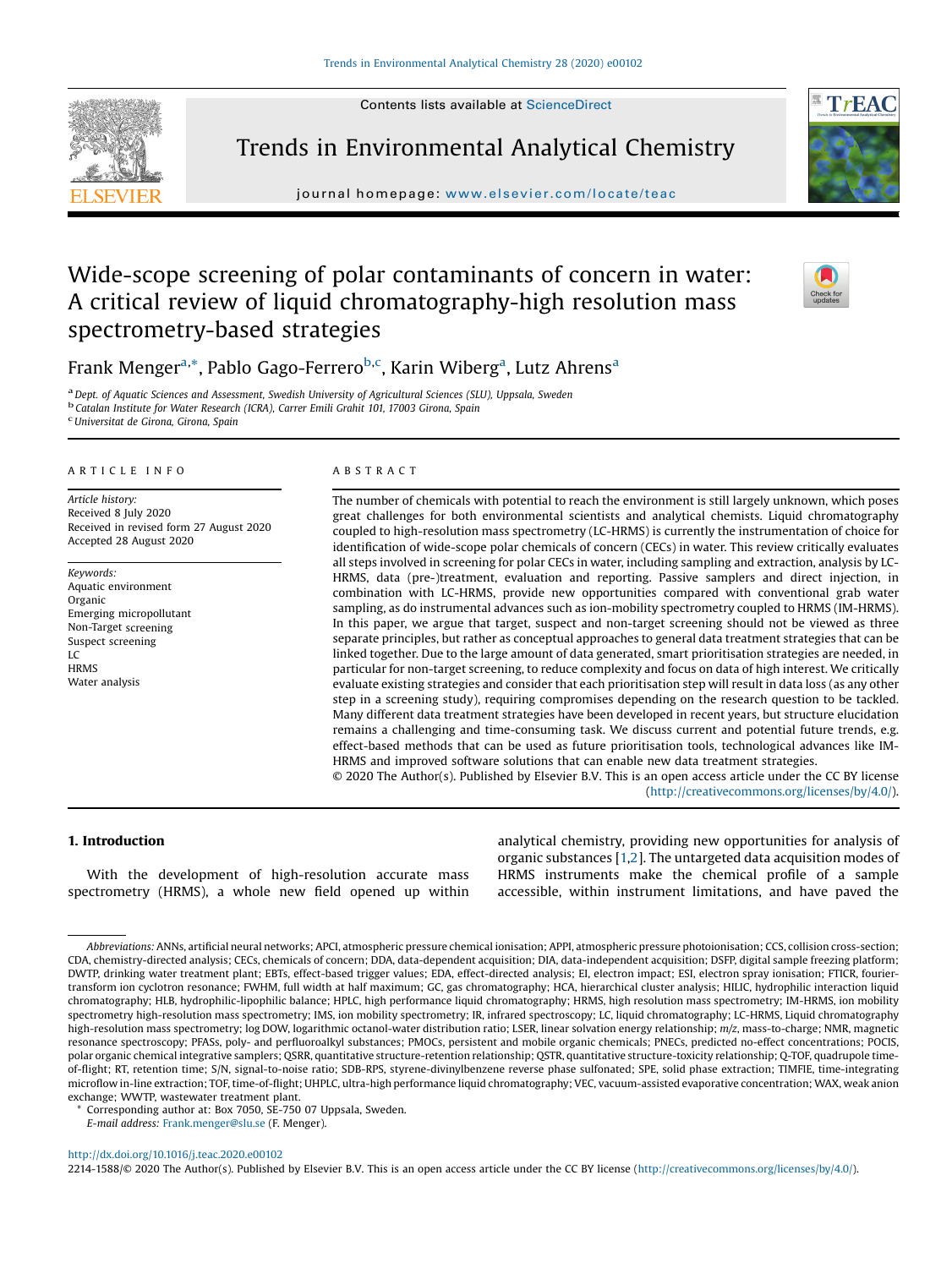way for screening approaches to investigate the extensive datasets created [[3,4](#page-7-0)]. The term 'screening' refers in this context to a strategy aimed at deciphering HRMS data, viz. target screening, suspect screening and non-target screening [[5\]](#page-7-0), and not the practice of scanning for chemicals across a set of samples. Modern HRMS instruments routinely achieve mass accuracies below 5 ppm and mass resolution  $>10$  000 at full width at half maximum (FWHM) [\[6](#page-7-0)]. The high resolving power and mass accuracy of HRMS instruments enable i) calculation of the elemental composition from any detected mass with high confidence and ii) structure elucidation, and iii) alleviate the a priori need for reference standards [\[1,7](#page-7-0)]. Further, structure elucidation is not limited to known chemical structures, with definite identification having been performed successfully for previously unknown structures [[3](#page-7-0),[8](#page-7-0)]. At present, screenings for hundreds and even thousands of chemicals can be achieved using HRMS [9–[12\]](#page-7-0). However, the vast array of possibilities that HRMS can offer also brings great challenges, such as very complex datasets, lack of software tools and reference libraries, a growing need for new synthetic reference standards for confirmation purposes [[5,13](#page-7-0)], and a rapidly advancing field that becomes more complex and more difficult to keep up with by the day.

Anthropogenic synthetic chemicals are an emerging issue, as they have been identified as contaminants of emerging concern (CECs) in different water environments, e.g. groundwater [14–[16\]](#page-7-0), surface water [\[17,](#page-7-0)[18](#page-8-0)], drinking water [19–[21\]](#page-8-0) and marine water [[22,23](#page-8-0)]. Wastewater treatment plants (WWTPs) have been identified as key point sources of CECs to the aquatic environment, as treatment processes have been found to be insufficient for removal of many CECs [[9](#page-7-0),[18,24](#page-8-0),[25\]](#page-8-0). In recent years, HRMS has become a valuable new tool in identifying CECs and their presence in water, and efforts have been made to optimise HRMS-based workflows and to develop new prioritisation and identification strategies [\[26](#page-8-0)–28]. In order to obtain a comprehensive picture of the presence of CECs, a combination of HRMS with gas chromatography and liquid chromatography (GC and LC) is necessary [\[29,30](#page-8-0)]. For GC-electron impact (EI) ionisation, hundreds of thousands of reference spectra are available in spectral libraries, which is an important advantage over LC analysis. However, GC as a separation technique is limited to nonpolar, semi-volatile or volatile compounds, or requires derivatisation. LC separation, on the other hand, allows for screening of a much wider range of compounds, including polar and very polar compounds. Thus, LC coupled to HRMS is the technique of choice for wide-scope screening in water [[31](#page-8-0)].

This paper presents a critical review of reported screening approaches using LC-HRMS to analyse polar and semi-polar organic contaminants in water, including marine and fresh water (lake, river), groundwater, drinking water, stormwater, landfill leachate, and WWTP influent and effluent. It covers i) sampling and sample treatment, ii) instrumental methods using LC-HRMS, iii) data preprocessing, iv) conceptual approaches, v) prioritisation strategies and vi) structure elucidation and validation. It comprehensively compiles and critically questions available instrumentation, tools and strategies at every stage of a water screening study aimed at CECs using LC-HRMS. It thereby complements review articles for specific CEC groups, not always addressing the full analytical chain, or more technically focused reviews found elsewhere [\[12,](#page-7-0)[29,32,33](#page-8-0)]. Thus, this paper provides an overview of existing technology and knowledge, challenges and how to address them, and crucial knowledge gaps and needs for future development.

## 2. Sampling and sample treatment

The optimal strategy for sampling and sample treatment depends on the research question and can only be designed when the objective and the methodology for a study have been well defined. Water samples can be collected as i) grab samples, i.e. a fixed volume at a fixed point of time, ii) composite samples, i.e. time- or flow-proportional active samples and iii) time-integrated passive samples. Grab water sampling is the most commonly used method, since it is simple and cheap and environmental concentrations can easily be determined. However, a grab sample only reflects the chemical profile at the time point when the sample was collected and its representativity is therefore limited [[34](#page-8-0)]. In cases where fluctuating concentrations or episodic pollution events are expected (e.g. WWTP effluent, rain events, flooding), numerous grab samples are needed in order to obtain a representative chemical profile [[34](#page-8-0)]. Composite samples provide a representative chemical profile for a period of interest (typically 24 h or a few days) and average concentrations can readily be determined [[35,27,36](#page-8-0)]. However, reactive compounds may degrade during the collection period depending on current environmental conditions (temperature, radiation) and storage options [[37](#page-8-0)]. To avoid compound degradation, extractions can be carried out on-site, e.g. using the time-integrating, microflow, in-line extraction (TIMFIE) samplers developed recently for pesticide monitoring [\[38](#page-8-0)].

Passive sampling is a good option for obtaining average chemical profiles over a period of time (typically several days up to several months) [\[16](#page-7-0),[34](#page-8-0)]. For passive sampling, a collection medium is used to accumulate chemicals. For relatively hydrophilic contaminants (such as CECs), polar organic chemical integrative samplers (POCIS) are commonly used to determine chemical profiles over a period of days to several weeks [\[34,39\]](#page-8-0). While grab sampling in principle is non-discriminative, passive sampling is selective depending on the collection medium. However, POCIS media for relatively broad chemical enrichment are available [[16,](#page-7-0)[22](#page-8-0)], which improves the representativity. Another common sampler for polar analytes in water is Chemcatcher, which uses styrene-divinylbenzene reverse phase sulfonated (SDB-RPS) Empore<sup>TM</sup> extraction discs [\[40,41](#page-8-0)]. In order to calculate water concentrations from passive sampler data, uptake rates and partitioning coefficients to the passive sampler are needed [[34](#page-8-0)] and, if not available, a calibration study may be necessary. For some sorbents, readily prepared passive samplers are commercially available, e.g. POCIS packed with Oasis hydrophilic-lipophilic balance (HLB) or Chemcatchers equipped with different sorbent media.

A vast number of extraction methods have been developed for target analysis of polar organic micropollutants using LC-low resolution mass spectrometry, e.g. [\[42](#page-8-0)]. These methods are normally optimised for a limited number of well-defined chemicals, often requiring discriminating clean-up procedures, which may not be optimal for HRMS screening of a wide range of CECs. The high mass accuracy and high mass resolution of HRMS instruments compared with low-resolution instruments significantly improve differentiation between ions of interest and background signals, and therefore clean-up becomes less critical [[12](#page-7-0)]. Extraction methods for LC-HRMS are commonly based on solid phase extraction (SPE) and use different sorbents, depending on the physicochemical properties of the target compounds [\[12\]](#page-7-0). Some studies have used specific SPE sorbents like weak anion exchange (WAX) [[43\]](#page-8-0), while HLB is commonly used as a sorbent for broad chemical enrichment [\[12,](#page-7-0)44–[46\]](#page-8-0). Mixed-bed multi-layered SPE using a cartridge with four different sorbents, i.e. HLB, anion and cation exchange resins (Strata XAW and Strata XCW) and a nonpolar sorbent (Isolute ENV+) [\[28](#page-8-0)], has been developed to enrich neutral, cationic and anionic CECs of a broad range and has become a popular alternative to HLB for wide-scope screening [\[7,10](#page-7-0),47–[49\]](#page-8-0). SPE cartridges stacked in series [[50](#page-8-0)] is another attractive alternative for wide-scope screening. Few studies have developed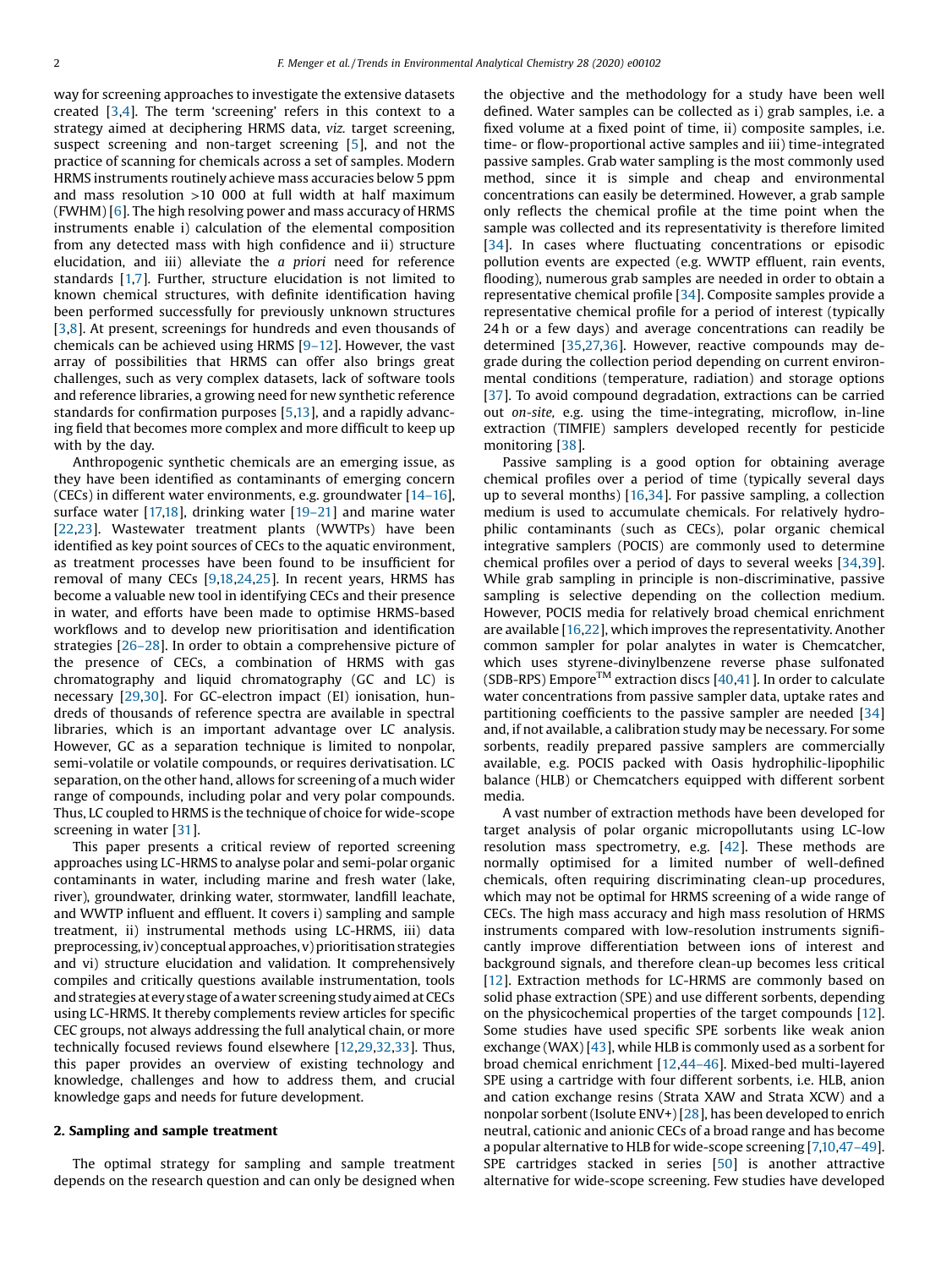online SPE methods for HRMS-based screening of water samples, and most have focused on quantitative target screening [51–[53\]](#page-8-0), rather than identification of unknown CECs [[54](#page-8-0)]. Online SPE has the advantage of a higher degree of automation compared with off-line SPE, which leads to higher sample throughput once the method has been set up, but at the expense of reduced flexibility [[55](#page-8-0)]. Other extraction strategies besides SPE include active charcoal filtration followed by Soxhlet extraction [\[19](#page-8-0)] and liquid-liquid extraction [\[56\]](#page-8-0). Direct injection and large-volume injection are promising alternatives to SPE, because sample handling is reduced to a minimum and virtually no chemicals are lost, which makes direct injection especially interesting for wide-scope screening [\[57](#page-9-0)–59]. Although the applicability of direct injection is limited (as the analytes are not pre-concentrated and the matrix is not removed by a clean-up step), recent advances in the sensitivity of HRMS instruments and the availability of largevolume injection have made these strategies attractive for present and future applications. To avoid the limitation of no preconcentration in direct injection approaches, a recent study suggested and demonstrated great potential in using vacuumassisted evaporative concentration (VEC) in combination with direct injection for HRMS applications [[60](#page-9-0)].

### 3. Instrumental methods using LC-HRMS

While high performance LC (HPLC) is still a common separation system, the use of ultra-high performance LC (UHPLC) has been strongly increasing in recent years [[61](#page-9-0)]. Compared with HPLC, UHPLC offers shorter run times and more sufficient chromatographic resolution to minimise co-elution and improved sensitivity, but is sensitive to blockage by particles and requires improved acquisition rates of the detector [[32,](#page-8-0)[61](#page-9-0)]. Currently, LC separation for HRMS-based screenings is mostly achieved using reverse-phase LC (RPLC) conditions, e.g. using a C18-column and a gradient of an aqueous phase and methanol or acetonitrile [[5,](#page-7-0)[62](#page-9-0)]. RPLC works well for a wide range of compounds, including chemicals with logarithmic octanol-water distribution ratio (log  $D_{\text{OW}}$ ) values typically between -2 and 4 [\[63](#page-9-0)]. RPLC has been applied in wide-scope screening [\[5](#page-7-0)] and in screenings aimed at specific chemical classes of interest, e.g. pesticide transformation products [[11](#page-7-0)] or poly- and perfluoroalkyl substances (PFASs) [\[50](#page-8-0)]. Highly polar substances, i.e. substances with negative log  $D<sub>OW</sub>$ , are not well retained in RPLC and are therefore not well separated [[63](#page-9-0)]. This analytical gap for very polar and therefore very mobile chemicals should be considered, especially for persistent and mobile organic chemicals (PMOCs) which are CECs for water quality due to their high mobility in the aquatic environment and their persistence through drinking water treatment plants (DWTPs) [\[63](#page-9-0)]. Other separation techniques, like hydrophilic interaction liquid chromatography (HILIC), mixed-mode LC (MMLC) and supercritical fluid chromatography (SFC) have been developed specifically to separate mixtures of polar and very polar chemicals [64–[67\]](#page-9-0) and might therefore be better solutions for analysis of PMOCs. HILIC is becoming a popular complementary tool for HRMS screening of water samples, with an increasing number of studies employing HILIC in their workflow [[8](#page-7-0),[68](#page-9-0)–70].

Hybrid mass analysers of the time-of-flight (TOF) family, e.g. interfaced with a quadrupole (Q-TOF), and of the Orbitrap family, e.g. interfaced with a linear ion trap (LTQ Orbitrap family) or a quadrupole (Q Exactive family), equipped with electron spray ionisation (ESI) are today the most common detectors interfaced with LC for HRMS data acquisition [[12](#page-7-0)[,62](#page-9-0)]. Other ionisation techniques, e.g. atmospheric pressure chemical ionisation (APCI) or atmospheric pressure photoionisation (APPI), can complement the substance spectrum. These ionisation techniques cover less polar compounds commonly not ionised by ESI [[71](#page-9-0)], but APCI and APPI are rarely used in water screening studies [[71](#page-9-0)]. TOF and Orbitrap mass analysers are both suitable for wide-scope screening, and ESI in negative and positive ionisation mode is commonly (but not always) run in separate injections for complementary analysis [[5](#page-7-0)]. Fourier-transform ion cyclotron resonance (FTICR) mass spectrometry provides the greatest resolving power available today. However, because of its complexity and high cost, FTICR is rarely used for analysis of CECs, but rather to characterise organic matter [\[6](#page-7-0)[,62](#page-9-0)]. Orbitrap instruments provide higher mass resolution than TOF instruments [[2,5,12](#page-7-0)]. Recent years have seen continual and rapid development of new generations of detectors with significantly improved performance. According to vendor information, at the time of writing Orbitrap and TOF systems can reach mass resolution of up to 1 000 000 (Orbitrap Fusion Lumos, Thermo Fisher Scientific) and 80 000 (e.g. Q-TOF maXis II, Bruker). However, the resolving power of Orbitrap instruments is acquisition rate-dependent, so use of its peak resolution can be limited when high scan rates are desired  $[6]$  $[6]$ , e.g. when interfaced with UHPLC.

TOF analysers offer high data acquisition rates, which makes them more compatible with modern UHPLC and facilitates work in data-independent acquisition (DIA) modes, i.e. simultaneous fragmentation of all ions [[62](#page-9-0)]. Orbitrap analysers, on the other hand, were in the past mostly interfaced with HPLC and operated in data-dependent acquisition (DDA) modes, i.e. sequential MS2 scans of defined masses, often the most intense ions in a survey scan [[12](#page-7-0)]. Modern Orbitraps can now be interfaced with UPLC and operated in DIA [\[72](#page-9-0)], thanks to improved scan rates, but this has so far rarely been used for water screening [\[73\]](#page-9-0). DIA fragments all ionisable compounds within a given  $m/z$  range, which creates highly complex fragment ion spectra with no direct relation between precursor and fragment ions. In contrast, DDA performs MS2 scans for defined masses only, which provides fragment ion spectra directly linked to the respective precursor ions. However, DDA is mostly inherently biased towards the most abundant signals, so its applicability can be significantly limited for trace analysis [[73](#page-9-0)]. An exclusion list can help to reduce fragmentation of unwanted masses during DDA, e.g. to avoid selection and fragmentation of system contamination through exclusion of signals present in system blanks [[74](#page-9-0)]. An inclusion list can be used to trigger fragmentation of masses of interest, which would otherwise not be fragmented due to too low signal intensity [[11](#page-7-0)]. An alternative approach for generating interference-free MS2 spectra, while including masses with small signals, is to initially scan all ions to prioritise masses of interest, followed by DDA using the prioritised masses in an inclusion list [[23](#page-8-0),[75,76\]](#page-9-0). However, this approach can be rather time-intensive, as it depends on reinjection of the samples. Generally speaking, DDA data is better suited to structural elucidation, whereas DIA data is more comprehensive and therefore better suited to data archiving and screening of well-known chemicals (target and suspect screening).

Ion mobility spectrometry (IMS) coupled to HRMS (IM-HRMS) has recently been introduced on the market and promises significantly improved instrumental performance by adding one additional dimension of separation to the analytical system, i.e. separation in an electric field based on the shape-dependent velocity of the molecule [\[77\]](#page-9-0). This additional separation dimension leads to an improved selectivity due to an increased separation capability and is particularly useful for the separation of isobars, isomers and even enantiomers [[43](#page-8-0),[77,78](#page-9-0)]. IM-HRMS instruments provide four-dimensional data, comprising chromatographic retention time (RT), mass-to-charge  $(m/z)$ , ion abundance and drift time, the latter a physicochemical property measured by IMS [\[78](#page-9-0)]. Drift time can be used to derive the collision cross-section (CCS) of an ion, a value consistent between instruments and across experimental conditions [79–[81\]](#page-9-0). This makes prediction tools and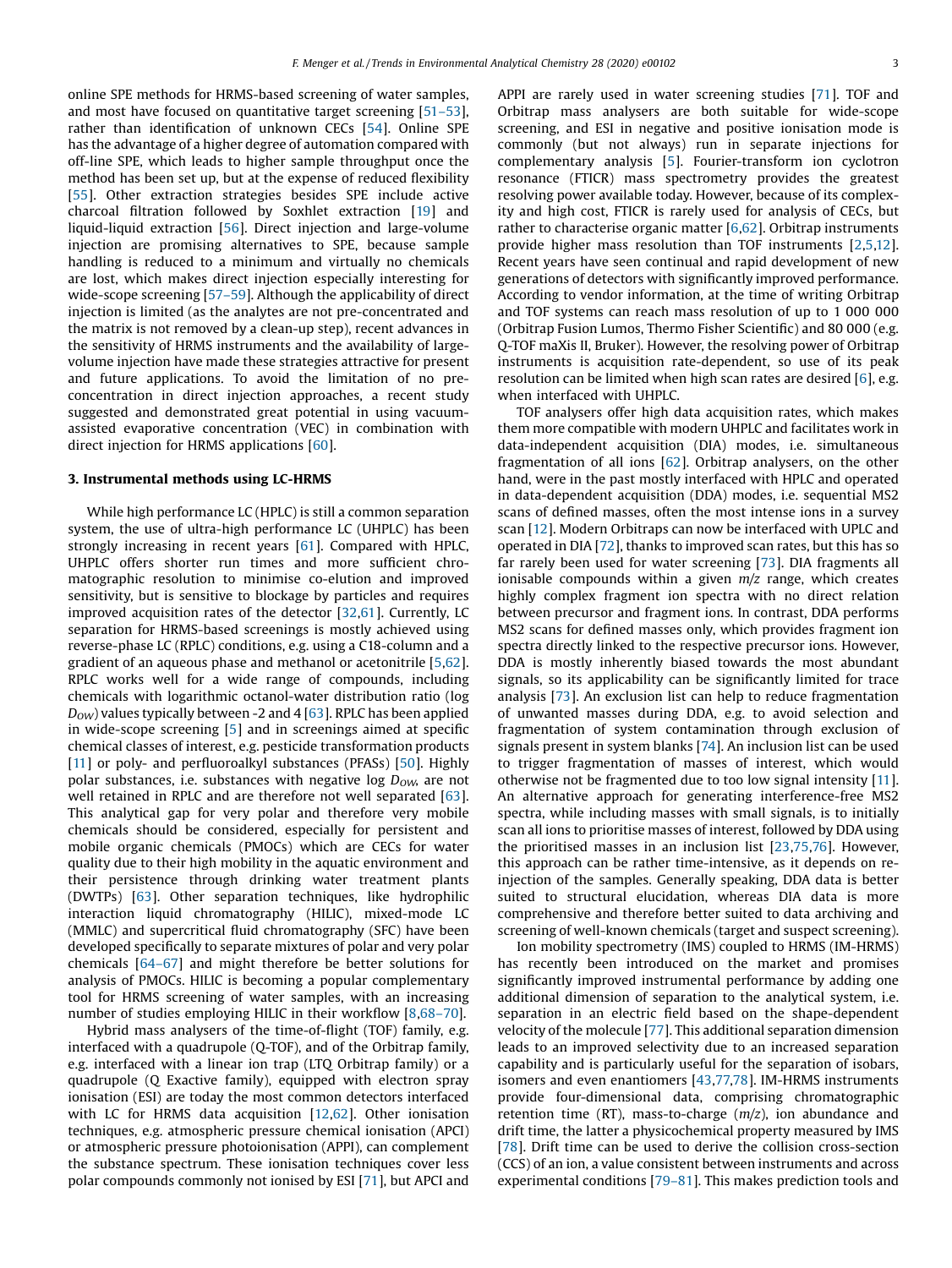<span id="page-3-0"></span>databases for CCS values attractive and feasible [\[80](#page-9-0)–82]. Drift-time alignment can be used to produce relatively clean product ion spectra from data acquired in DIA, which benefits identification approaches especially in complex sample matrices [\[82](#page-9-0)], and can be especially valuable for data archiving and retrospective screening. IM-HRMS has only rarely been used for water analysis to date (e.g [[58](#page-9-0)].).

Most studies use generic settings for their LC system (e.g. analytical column, mobile phases, gradient, column temperature) and for their mass analyser (e.g. mass range, scan rate, collision energy) [\[5](#page-7-0)[,83](#page-9-0)]. Part of the HRMS community is advocating, and devoting efforts towards, harmonising acquisition parameters to improve inter-laboratory comparability [\[84](#page-9-0)], but chemicals outside the observable space of these harmonised protocols will be systematically discriminated against (Fig. 1).

## 4. Data preprocessing

The quantity and complexity of the raw data need to be reduced by data preprocessing before data of relevance for specific research questions can be extracted and evaluated [[3](#page-7-0)]. Data preprocessing typically includes RT alignment, mass correction, peak picking and componentisation, i.e. grouping of signals (e.g. isotopes, adducts, multicharged ions) belonging to the same unique molecular structure [[3](#page-7-0)], eventually resulting in a component list (Fig. 2). Preprocessing parameters are crucial for the performance of a screening workflow. For example, the peak picking algorithm determines which signals are integrated. Non-integrated signals will be missed, while too many integrations will create a 'noisy' (many background signals) component list. Vendor software predefines most data preprocessing parameters or permits only minor adjustments [\[85\]](#page-9-0), which limits the possibilities for optimisation. Several open-source options exist for data preprocessing outside vendor software, e.g. RMassBank [[86](#page-9-0)], enviMass [[87](#page-9-0)], XCMS [\[88](#page-9-0)] and mzMine 2 [\[89](#page-9-0)]. Open-source options for data preprocessing have been used in a number of studies (e.g [[36,48](#page-8-0)[,90,91](#page-9-0)].), but they require advanced knowledge of programming and raw data handling. The NORMAN digital sample freezing platform (DSFP), a data repository for "digitally frozen" samples used for retrospective screening, has recently been introduced



Fig. 1. Visualisation of sequential focus on a cluster of chemicals of interest in a) wide-scope screening and b) specialised screening, i.e. aimed at a specific chemical family of interest.



Isotopic fit, RT (prediction), CCS (prediction),

(in silico) fragmentation, meta data

Fig. 2. Overview of options for data preprocessing and treatment in high-resolution mass spectrometry (HRMS) screening applications. RT = retention time, BSC = binary sample comparison, EDA = effect-directed analysis, CDA = chemistry-directed analysis, CCS = collision cross-section.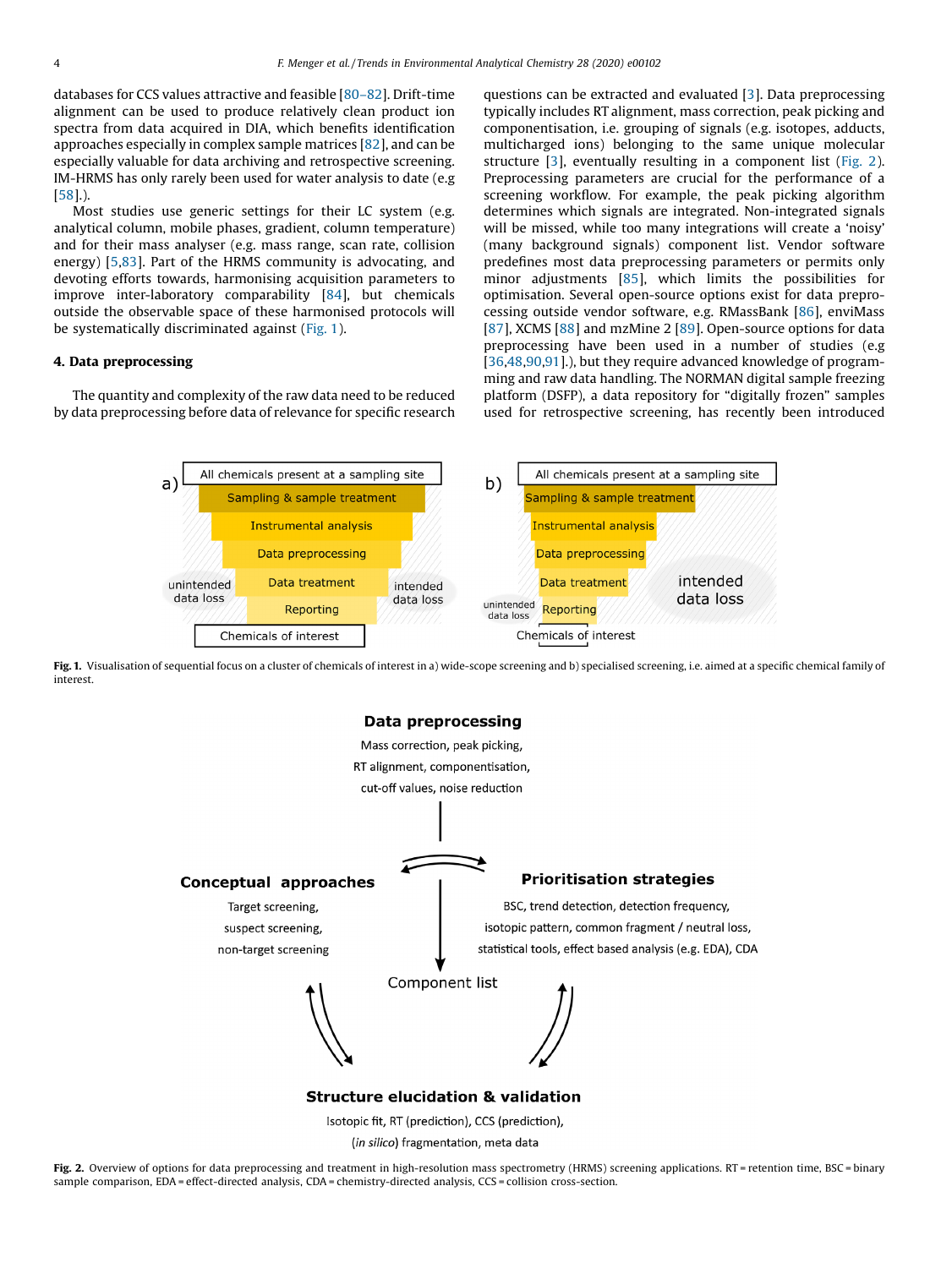[[26](#page-8-0)]. DSFP performs automatic preprocessing of raw data using the peak picking algorithm from XCMS and performs componentisation using the non-target R package [\[92](#page-9-0)]. A recent study showed that differences in algorithms between different software packages significantly influence the outcome of data preprocessing [[93](#page-9-0)]. Therefore, data preprocessing is a crucial step that determines the quality of the data used for further studies.

Cut-off values for signal intensity or signal-to-noise ratio (S/N) are commonly used to reduce the general complexity of component lists and have been applied during data preprocessing and during component prioritisation steps [[5,12\]](#page-7-0). Other cut-off values, e.g. for RT or m/z, are conceivable, but to our knowledge have not been used in water screening applications. Some strategies have been developed to reduce background noise, e.g. through automatic exclusion of compounds detected in blank samples [\[19,](#page-8-0)[94](#page-9-0)] or mandatory detection in several replicate samples [[23](#page-8-0)[,59,75](#page-9-0)].

#### 5. Conceptual approaches

Water samples may contain tens of thousands of individual compounds of both natural and anthropogenic origin. Therefore, LC-HRMS analysis of these samples leads to a great number of signals, even after data preprocessing, most of which correspond to previously unidentified substances and substances of no concern. At present, the number of components that can be evaluated within evaluation workflows is still limited by computational power and by time-intensive manual steps [\[31](#page-8-0)]. Therefore, depending on the specific objectives of each study, directed data treatment strategies need to be elaborated, balancing the workload with the number of false negatives caused by too strict procedures, while retaining components of interest in the data pool.

Three main conceptual approaches for data treatment of LC-HRMS data are described in the literature, namely target screening, suspect screening and non-target screening [\(Fig.](#page-3-0) 2). Target screening refers to the easiest and most straightforward approach, by which samples are screened for a list of predefined target compounds, i.e. compounds with reference standard information available from the same instrument (expected mass, RT, diagnostic fragments and, for some instruments, CCS) [[5,](#page-7-0)[75](#page-9-0)]. 'Target analysis' is occasionally used as an alternative term for target screening [[2](#page-7-0)[,95](#page-9-0)]. The term 'target screening' should be used when referring to the conceptual HRMS-data treatment approach, to avoid confusion with conventional target analysis, which can be performed using low-resolution mass spectrometry and where the internal standard method (preferably using isotopicallyenriched forms of the analytes) is applied for quantitative chemical analysis. Target screening often requires little to no prioritisation and can be performed in a relatively automated way for many compounds in a timely manner, e.g. Gago-Ferrero et al. [\[10](#page-7-0)] screened for >2 000 compounds using a wide-scope target screening approach.

Suspect screening describes the strategy of screening for known or predicted compounds in HRMS data, therefore requiring prior knowledge about the compounds of interest. This type of screening is based on comparison of ionised masses of chemicals suspected to be present in the samples (suspects) with measured masses in the component list. Suspect screening does not require reference standards from the start, as the exact monoisotopic mass of an ionised suspect can easily be calculated, which is a great advantage over conventional analysis using low-resolution MS [[7\]](#page-7-0). Many strategies have been developed to create suspect lists and include compilations of known toxic chemicals [[19,45\]](#page-8-0), predicted transformation products of chemicals of concern [\[69,96](#page-9-0)], predicted ozonation transformation products [\[54](#page-8-0)] and use of data from regulatory databases, e.g. market data [[27,](#page-8-0)[97](#page-10-0)]. Common mass error thresholds used for suspect screening lie between 2–3 mDa or

3–5 ppm, depending on the mass resolution of the instrument and the ionisation mode [[11,12](#page-7-0),[50](#page-8-0)]. Toxicity indicators such as predicted no-effect concentrations (PNECs), predicted through e.g. quantitative structure-toxicity relationship (QSTR) models [[98](#page-10-0)] or read-across models [\[99](#page-10-0)], have been used for risk assessment of newly identified and (semi-)quantified compounds [\[9](#page-7-0)[,23,46](#page-8-0)], but have not been used for component prioritisation. It is challenging to use toxicity indicator values as a prioritisation tool for specific components, because accurate quantification without reference standard is currently not possible, but it can potentially be used in the future to guide attention towards compounds of concern. In 2015, the NORMAN network established the NORMAN Suspect List Exchange, a collection of suspect lists relevant for environmental monitoring questions, to facilitate exchange and use of highly curated suspect lists among researchers [[100\]](#page-10-0). Suspect screening has great potential for retrospective screening, i.e. screening of archived HRMS data, which facilitates its use as an early warning system for occurrence of newly identified contaminants of concern [\[83](#page-9-0)]. The recently introduced NORMAN DSFP, a platform created for retrospective suspect screening [\[26](#page-8-0)], will help to further facilitate and advance the use of retrospective suspect screening, especially in an international context.

While target and suspect screening are based on previous knowledge about the expected chemicals, non-target screening as a conceptual approach is based on component prioritisation and does not consider a (tentative) structure from the start. In nontarget screening, masses of high interest are first prioritised from component lists using tools from a range of prioritisation approaches. The prioritised masses then need to undergo structure elucidation before tools developed for suspect screening become available for further data evaluation. Structure elucidation is still a very time-consuming task, since it relies on critical evaluation by experts and is often performed manually. This makes efficient and smart prioritisation critical for non-target screening. The term 'non-target screening' (or 'non-targeted screening') is also used in the literature in a different way, namely to describe all studies based on HRMS data except target screening, i.e. suspect and nontarget screening [[19,43](#page-8-0),[101\]](#page-10-0). Similarly, the term 'non-target analysis' has been used to describe studies investigating HRMS data acquired in untargeted data acquisition modes (e.g. DDA and DIA) [[31](#page-8-0)], and for investigations of unknown compounds [[59\]](#page-9-0). We propose standardised use of these terms, to avoid misunderstanding and improve clarity, with the term 'non-target screening' referring only to conceptual data treatment approaches that do not consider structural information from the start (thus excluding target and suspect screening), and alternative terms like 'nontarget analysis', 'untargeted screening' or 'untargeted analysis' being used for studies generally based on HRMS data acquired by untargeted data acquisition methods (e.g. DDA and DIA).

## 6. Prioritisation strategies

Prioritisation is an overarching term for strategies designed for the purpose of reducing complexity by focusing on data of high interest while removing irrelevant data ([Fig.](#page-3-0) 2). While prioritisation is essential in non-target screening, as it is the first step in a non-target screening data treatment workflow, it can also be very helpful in suspect screening. One common and potent prioritisation principle is binary sample comparison, i.e. comparison of presence/absence or of signal areas of compounds between two samples. Binary sample comparison has been used e.g. to detect CECs formed within WWTPs [[54](#page-8-0)[,69](#page-9-0)], persisting after drinking water treatment [\[102](#page-10-0)] or present in an event but absent in baseline chemical composition (case vs. control) [[103](#page-10-0)]. It should be noted, however, that the two samples included in binary comparisons should ideally be closely related, to avoid introduction of false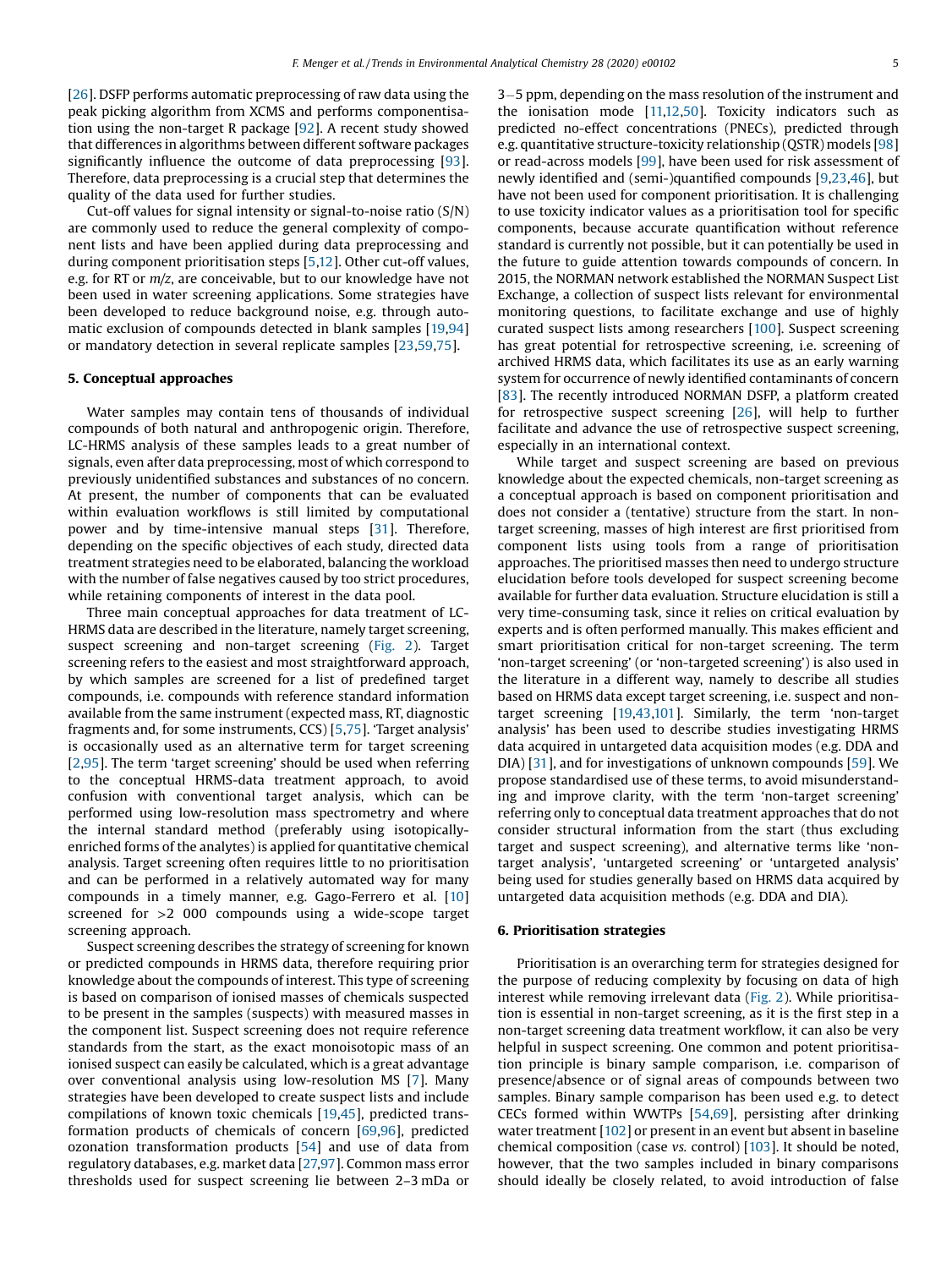positives and false negatives caused by e.g. matrix effects or differences in sample handling. Replicate analysis can help to overcome false results caused by the background or other variation [[59](#page-9-0)]. Binary sample comparison across different sample matrices is challenging because of differences in sampling and extraction procedures, and to date has rarely been used in water screening studies. One exception is a study focusing on prioritisation of bioavailable compounds through comparison of road runoff and runoff-exposed fish [[75](#page-9-0)]. Trend analysis is another powerful prioritisation approach and is based on detection of intensity trends across a series of samples. Detection of time trends has led e.g. to identification of the new micropollutant class of quaternary triphenylphosphonium compounds [[104](#page-10-0)], detection of industrial discharge events [\[3](#page-7-0)], and detection of spills of unknown substances [[48](#page-8-0)]. Other trends that have been detected include spatial trends, e.g. [[105](#page-10-0)], and trends across treatment steps, e.g. [\[106,107\]](#page-10-0). Detection frequency has been used to prioritise frequently occurring compounds [\[11,](#page-7-0)[23](#page-8-0)[,108](#page-10-0)], and intensity has been used to prioritise compounds presumably present at high concentrations (assuming good ionisation efficiency) and more likely to produce high-quality fragment ion spectra [[31,](#page-8-0)[93](#page-9-0)[,109](#page-10-0)].

The characteristic isotopic patterns of chlorine and bromine can be used to prioritise chlorinated and brominated CECs [\[106,110\]](#page-10-0), and mass defect calculations can help to identify homologous components, e.g. homologue series of PFASs using the Kendrick mass defect [\[56,](#page-8-0)[94](#page-9-0)]. Searches for common fragments and common neutral losses can be used to prioritise components that are structurally related to other compounds of interest, e.g. biotransformation products of pharmaceuticals [[69](#page-9-0)] and synthetic cannabinoids [\[111\]](#page-10-0). Clustering components using statistical tools, e.g. principal component analysis (PCA) [[16](#page-7-0),[19](#page-8-0),[54](#page-8-0)] or hierarchical cluster analysis (HCA) [\[44,54\]](#page-8-0), can also help to identify specific groups of interest.

Effect-directed analysis (EDA), i.e. prioritisation of toxic fractions of complex mixtures by combining testing for adverse biological responses and progressive fractionation to reduce chemical complexity [[112\]](#page-10-0), is a powerful tool for filtering biologically active chemicals. EDA has gained momentum in recent years and has been used e.g. for prioritisation of compounds inducing anti-androgenic responses [\[113](#page-10-0)], mutagenicity [\[71,](#page-9-0)[114\]](#page-10-0), and endocrine disrupting responses [[114,115](#page-10-0)]. Effect-based assays, e.g. bioassays or fish embryo toxicity tests, have been used to prioritise whole samples with proven toxicity [[116\]](#page-10-0), and effectbased trigger values (EBTs) have been developed to categorise samples based on their measured toxicity [\[9](#page-7-0)]. Both EDA and effectbased assays as prioritisation tools are interdisciplinary, and therefore challenging, approaches that require additional competence and instrumentation besides LC-HRMS.

Similarly to prioritisation of samples or fractions for their biological activity, chemical characterisation of samples or fractions could be used. This could be achieved e.g. by prioritising datasets with high numbers of components with isotope patterns of halogens, environmental samples with chemical profiles similar to WWTP effluents or simply samples with relatively many suspect or target hits. Such prioritisation could be referred to as chemistrydirected analysis (CDA) ([Fig.](#page-3-0) 2), analogously to the EDA concept. However, to our knowledge chemistry-directed analysis has not yet been used for prioritisation in water screening.

#### 7. Structure elucidation and validation

Following prioritisation in a classical non-target screening workflow, the structure of candidate compounds needs to be elucidated. This is commonly accomplished by first assigning a probable molecular formula and then suggesting a tentative structure [\[3,13\]](#page-7-0). Both these steps rely on knowing the exact mass of the component and its fragments, which highlights the importance of high instrumental resolution and high quality of the fragment spectrum for structural elucidation. In particular, assignment of a tentative structure is still a great challenge and is generally approached by searching a database of chemical structures (e.g. Chemspider or PubChem) for promising candidates, which in most cases are candidates matching a predicted fragment pattern [[5,](#page-7-0)[117](#page-10-0)]. However, this approach limits possible candidates to those listed in the chemical database, which are all known structures, which will cause problems if the true compound is not known. Compounds with unknown structure that are not listed in chemical databases, e.g. most transformation products, have been referred to as "unknown unknowns" or "true unknowns" [[3,](#page-7-0)[106,109](#page-10-0),[118](#page-10-0)]. This highlights the need for software tools capable of elucidating true unknowns based solely on experimental data. Orthogonal approaches, including analytical techniques like nuclear magnetic resonance spectroscopy (NMR) and infrared spectroscopy (IR), are powerful tools for improvement of identification performance of true unknowns, which, however, have limited application possibilities in water screening studies, as both techniques require comparatively high substance amounts and purity grades that can only be reached using e.g. preparative LC [[119,120](#page-10-0)]. Candidates which cannot easily be assigned a tentative structure are today commonly discarded and not reported, which poses a risk of losing candidates of interest ([Fig.](#page-3-0) 1).

Several approaches have been developed to validate tentatively assigned candidate structures, and high confidence in tentative identifications is nowadays possible [\[5](#page-7-0)]. However, lists of tentatively identified compounds likely include false positive findings [[12](#page-7-0)], and their identity can only be confirmed when authentic reference standards are available and when chromatographic and spectral details measured on the same instru-ment show good matches [\[121](#page-10-0)]. Reference spectra from mass spectral libraries or from the literature are an obvious and reliable tool for validating tentatively assigned candidate structures, and the need for more publicly available LC-HRMS reference spectra has long been highlighted [[13](#page-7-0)]. While reference spectra for LC-HRMS still do not exist to the same extent as for GC-EI, several publicly and commercially available spectral libraries now include LC-HRMS, e.g. MassBank, MoNA, mzCloud, NIST and METLIN [[122,123](#page-10-0)]. However, the reference data available today are of varying quality, have been acquired on a limited number of instruments, covering a limited number of acquisition parameters, and still only cover a minor fraction of the chemicals potentially present in a sample.

Different in silico prediction tools have been developed to validate tentatively assigned candidate structures, e.g. suspect screening hits. A good isotopic fit, i.e. close similarity between measured data and an isotopic pattern predicted from the molecular formula of the candidate, is commonly included as an additional criterion during suspect screening [[28](#page-8-0),[31](#page-8-0)]. Retention time prediction tools have been designed to automatically assess the plausibility of the measured RTof a candidate and are based e.g. on quantitative structure-retention relationship (QSRR) models [[68](#page-9-0),[124](#page-10-0)], artificial neural networks (ANNs) [\[125](#page-10-0)], or linear solvation energy relationship (LSER) models [[126](#page-10-0)]. Many studies have used RT prediction in their workflows [\[5,12](#page-7-0)]. Apart from RT prediction, CCS prediction tools have been developed since ion mobility-HRMS became available, and can be used to validate candidates measured on IM-HRMS instruments [\[79](#page-9-0),[80,82](#page-9-0)]. In silico fragmentation tools, many originating from the field of metabolomics, predict fragmentation patterns from existing structures and are powerful alternatives when candidate fragment spectra cannot be validated using reference spectra [[118](#page-10-0)]. Predicted fragments are commonly used to remove unlikely candidates, e.g. by considering only candidates that produce at least one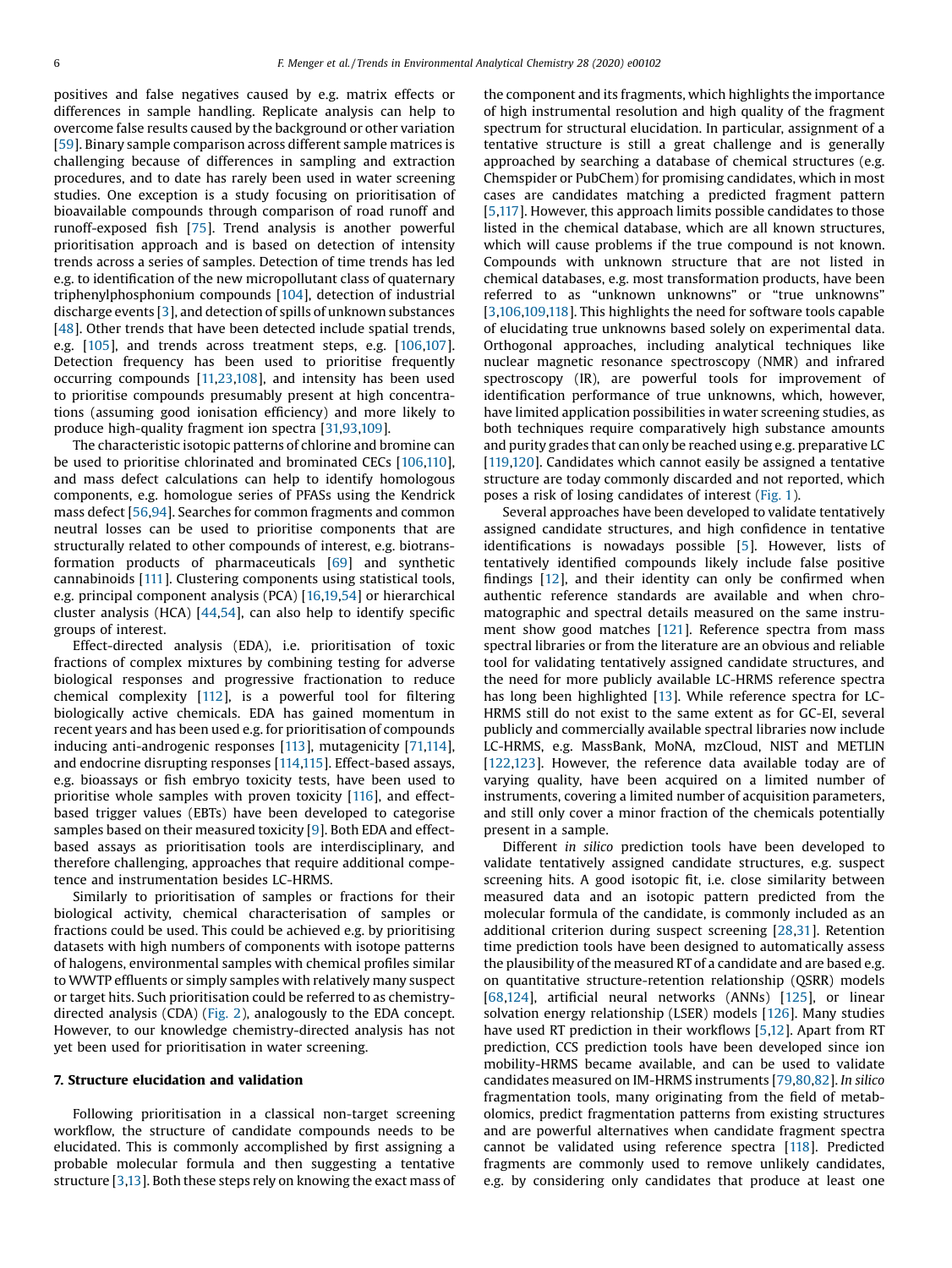predicted fragment [[12](#page-7-0)[,80,](#page-9-0)[125](#page-10-0)]. In silico fragmentation tools are often already integrated in vendor software, but several opensource solutions also exist, e.g. MetFrag [\[127](#page-10-0)], CFM-ID [\[128](#page-10-0)] and CSI:FingerID integrated with SIRIUS [\[129](#page-10-0)]. The software, especially the open-source solutions, have continually improved over the years and have become powerful multifunctional tools. Today, they are not only equipped for validation of suspect screening hits, but also facilitate structure elucidation in non-target screening. Some of the most notable improvements include implementation of RT prediction, use of metadata, e.g. patent count and scientific literature count, and links to mass spectral libraries [121–[123\]](#page-10-0).

Each validation step reduces the number of candidates by removing those that are unlikely, and also adds confidence in tentative identification of candidates passing the procedure. The increasing interest in HRMS-based screenings also creates a need to communicate the confidence in new identifications in a way that reflects the available evidence. The varying levels of confidence are difficult to communicate concisely and accurately [[95](#page-9-0)], but a clear understanding of the available evidence, which indicates the reliability of the new identifications, is vital to avoid false conclusions and misunderstanding in the scientific community. Five levels of confidence have been defined [[95](#page-9-0)], and are widely used to communicate the confidence in findings of suspect and non-target screenings. They are: confirmed structure (level 1), probable structure (level 2), e.g. reference spectra match, tentative candidate (level 3), unequivocal molecular formula (level 4) and exact mass (level 5). It is common practice in a suspect screening workflow to consider all evidence at hand, to reduce the number of tentative identifications and increase the confidence before purchasing reference standards for final confirmation, where possible [[12](#page-7-0)]. Often only newly confirmed (level 1) and tentatively identified structures with high confidence levels are reported.

## 8. Challenges in HRMS analyses

Untargeted analysis has not only led to new data treatment possibilities, but has also brought new challenges for quality assurance and quality control. Traditional data quality control using predefined acceptance criteria cannot easily be performed since a vast number of potentially interesting compounds of a wide structural variety at a range of different concentrations can be expected [[130](#page-10-0)]. In wide-scope target screening, method validation and quality assurance can be performed using a carefully selected subset of target analytes that represent the chemical space of the full target list [[10](#page-7-0)]. However, this approach's feasibility is limited when the analytes of interest, and therefore the chemical space, are unknown (non-target screening) or reference standards are not available (suspect screening). Similar limitations occur when a limited number of stable isotope labelled internal standards are used for multiple (previously unknown) compounds to account for sample preparation and instrument analysis variations. The need to explore suitable internal standard mixtures for wide-scope screening studies that cover a large range of classes, ionisation efficiencies and polarities has recently been formulated [\[131](#page-10-0)], and is particularly important for (retrospective) semi-quantification of suspects or previously unknown compounds. Another possibility to correct for e.g. drifts in intensity or RT for a wide range of (unknown) compounds is to use quality control samples consisting of pooled aliquots of the studied samples throughout the analytical run, which has been established in the field of metabolomics [[130](#page-10-0)]. This concept could proof useful for data correction, e.g. before prioritising peaks based on intensity trends. Peak finding algorithms have been identified as one key factor for the introduction of false positives and false negatives in HRMS-based studies, and the use of (technical) replicates with stringent filter

criteria was suggested as an important measure to enhance data quality, as it improved repeatability and peak recognition [\[74](#page-9-0)]. Combining different peak finding algorithms has been suggested for reduction of false negatives, as it could potentially increase the component coverage [\[74](#page-9-0)], but when different software tools for peak finding were compared, low coherence was observed and the need for a better understanding of different algorithms was formulated [\[93\]](#page-9-0). This highlights the importance of data processing for the outcome of a screening study [\[93\]](#page-9-0), and choice of data processing software on the outcome of a study. This will, e.g., affect how many false negatives are introduced by peak finding algorithms and how the operator's personal approach influences the outcome. The need for better quality criteria (e.g. reproducibility), specifically for untargeted analyses, has been stressed [\[132](#page-10-0),[133](#page-10-0)], and changes in publishing practices to include raw HRMS data and reporting of within-laboratory reproducibility have been suggested as measures to increase reproducibility of screening studies [[133\]](#page-10-0). Reproducibility tests could also be implemented in retrospective screening studies (using e.g. publicly available raw data) to assure good quality of the selected data and to gain more insight into the reproducibility of HRMS-based screening studies. Quantification approaches using HRMS data have been developed for target screening (e.g [\[10](#page-7-0)].), but the question whether reliable (semi-)quantification without reference standards will be possible remains still unanswered. Authentic reference standards will, however, remain a necessity for unequivocal structure identification [[133](#page-10-0)]. Quantification of newly identified compounds has been performed (e.g [\[11](#page-7-0)].), but semiquantitative approaches, e.g. reporting of only concentration ranges, have also been developed to account for, and highlight, the uncertainties from e.g. unknown matrix effects and analysing samples at different time points (e.g [\[58](#page-9-0)].).

## 9. Conclusions and recommendations for future research

The most common sampling strategy today for LC-HRMS-based screening of water is grab water sampling. Alternative sampling approaches, e.g. composite samples or passive samplers, can provide a more representative chemical profile. For extraction of water samples, offline SPE is most commonly used. Due to improved instrument sensitivity, online SPE or direct injection methods are now being increasingly used, since they have the advantages of higher sample throughput and possibly less background contamination. Instrumental performance of LC and especially HRMS systems has increased in recent years and other tools, e.g. HILIC and IMS, have been identified as promising complements in analysis of challenging compounds. Data preprocessing is a rather generic step at the beginning of any data processing pipeline, but nevertheless defines the quality of the data to be further investigated. Data treatment cannot be displayed as a straightforward linear process ([Fig.](#page-3-0) 2), but rather comprises a pool of different techniques and strategies, which can be applied depending on the data structure and the study objective. The three conceptual data treatment approaches (target, suspect and nontarget screening) should therefore not be viewed as distinctly separate principles, but rather as general data treatment strategies with grey areas and links between them. Suspect screening for compounds with reference spectra available from a spectral library could arguably be perceived as lying closer to target screening, while wide-scope suspect screening for several thousand compounds with little background information available may be considered similar to non-target screening. False positive hits in suspect screening can re-enter the data pool as masses of interest and become part of non-target screening, while masses that pass prioritisation in non-target screening can be investigated in a similar way to suspects once a tentative structure has been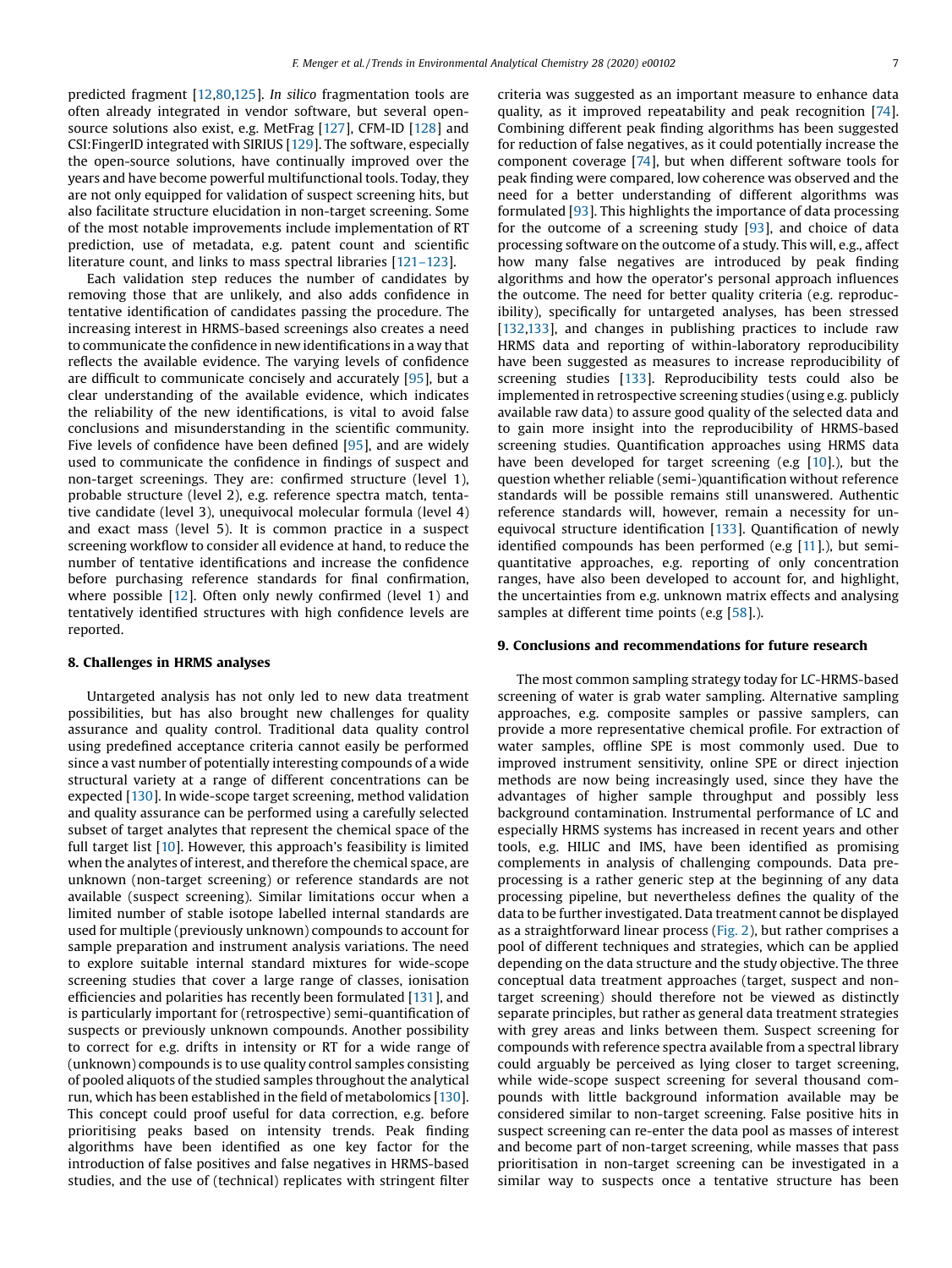<span id="page-7-0"></span>assigned. Many different data treatment strategies have been developed in recent years, but structure elucidation remains a challenging and time-consuming task.

In future work, time- and flow-proportional sampling approaches (e.g. passive sampling) and direct injection or online SPE need to be developed or optimised to improve the representativeness of the samples and make sample treatment more time-efficient. Instrumental performance will continue to improve and will be accompanied by other technological advances, such as IMS. Data treatment possibilities and software capacities will likely expand in the future, which will enable big data treatment approaches, e.g. studies including many (digitally archived) samples. It will also make prioritisation less critical, as great numbers of components can be investigated at once using more automated data treatment pipelines. Concerns about reproducibility and comparability of HRMS-based screening studies are already being discussed and will hopefully become an important topic in the future, as more automated workflows become more widely accepted and good, reproducible performance can be proven. Effect-based methods show great synergy with HRMS-based screenings and can become more popular as powerful tools for detecting issues of concern (e.g. through EBTs) and for prioritising toxic fractions (e.g. through EDA), especially in environmental monitoring and chemical management applications. Non-target screening as a conceptual approach is still very time-demanding, in particular since structure elucidation of unknown compounds based solely on instrumental HRMS information remains challenging. This step will need improved software solutions to become more time-efficient and reliable, and therefore more attractive, and collaborations with synthesis chemists and NMR or IR specialists are needed to advance the elucidation of true unknown compounds at the edge of our known chemical space. Prioritised components (in e.g. non-target screening) that could not be elucidated should be reported in future, to preserve their information until better structure elucidation tools become available. This information could also be used for novel suspect screening approaches using reference information instead of suspected structures (e.g. expected ionisation mode, expected mass, tentative fragments, tentative CCS value) and background knowledge on the specific research question they answer (e.g. matrix, occurrence, expected point source(s), treatment that forms the 'suspect'). Following current trends, it appears likely that suspect screening will come even more into focus as prediction tools (for e.g. transformation products, metabolites) become more widely used and data treatment workflows for suspect screening that result in highconfidence identifications in a timely manner become more broadly accessible. Ultimately, however, it is important to note that every step in LC-HRMS-based water screening discriminates compounds and that certain groups of interest (e.g. PMOCs) might require specifically optimised strategies.

## Funding

The project was funded by the Swedish Research Council for Sustainable Development (FORMAS) under the registration number 2016-01173 (LakePOPs).

## CRediT authorship contribution statement

Frank Menger: Conceptualization, Validation, Writing - original draft, Visualization. Pablo Gago-Ferrero: Conceptualization, Validation, Writing - review & editing, Supervision. Karin Wiberg: Writing - review & editing, Project administration, Funding acquisition. Lutz Ahrens: Conceptualization, Writing - review & editing, Project administration, Supervision.

#### Declaration of Competing Interest

The authors declare that they have no known competing financial interests or personal relationships that could have appeared to influence the work reported in this paper.

## References

- [1] F. [Hernández,](http://refhub.elsevier.com/S2214-1588(20)30030-1/sbref0005) J.V. Sancho, M. Ibáñez, E. Abad, T. Portolés, L. Mattioli, Current use of [high-resolution](http://refhub.elsevier.com/S2214-1588(20)30030-1/sbref0005) mass spectrometry in the environmental sciences, Anal. Bioanal. Chem. 403 (2012) 1251–1264, [doi:http://dx.doi.org/10.1007/](http://refhub.elsevier.com/S2214-1588(20)30030-1/sbref0005) [s00216-012-5844-7.](http://dx.doi.org/10.1007/s00216-012-5844-7)
- [2] M. Krauss, H. Singer, J. Hollender, LC–high resolution MS in [environmental](http://refhub.elsevier.com/S2214-1588(20)30030-1/sbref0010) analysis: from target screening to the identification of [unknowns,](http://refhub.elsevier.com/S2214-1588(20)30030-1/sbref0010) Anal. Bioanal. Chem. 397 (2010) 943–951, [doi:http://dx.doi.org/10.1007/s00216-](http://refhub.elsevier.com/S2214-1588(20)30030-1/sbref0010) [010-3608-9.](http://dx.doi.org/10.1007/s00216-010-3608-9)
- [3] J. Hollender, E.L. [Schymanski,](http://refhub.elsevier.com/S2214-1588(20)30030-1/sbref0015) H.P. Singer, P.L. Ferguson, Nontarget Screening with High Resolution Mass Spectrometry in the [Environment:](http://refhub.elsevier.com/S2214-1588(20)30030-1/sbref0015) Ready to Go? Environ. Sci. Technol. 51 (2017) 11505–11512, [doi:http://dx.doi.org/10.1021/](http://refhub.elsevier.com/S2214-1588(20)30030-1/sbref0015) [acs.est.7b02184.](http://dx.doi.org/10.1021/acs.est.7b02184)
- [4] M. Ibáñez, J.V. Sancho, F. [Hernández,](http://refhub.elsevier.com/S2214-1588(20)30030-1/sbref0020) D. McMillan, R. Rao, Rapid non-target screening of organic pollutants in water by [ultraperformance](http://refhub.elsevier.com/S2214-1588(20)30030-1/sbref0020) liquid [chromatography](http://refhub.elsevier.com/S2214-1588(20)30030-1/sbref0020) coupled to time-of-light mass spectrometry, TrAC Trends Anal. Chem. 27 (2008) 481–489, [doi:http://dx.doi.org/10.1016/j.](http://refhub.elsevier.com/S2214-1588(20)30030-1/sbref0020) [trac.2008.03.007.](http://dx.doi.org/10.1016/j.trac.2008.03.007)
- [5] E.L. [Schymanski,](http://refhub.elsevier.com/S2214-1588(20)30030-1/sbref0025) H.P. Singer, J. Slobodnik, I.M. Ipolyi, P. Oswald, M. Krauss, T. Schulze, P. Haglund, T. Letzel, S. Grosse, N.S. [Thomaidis,](http://refhub.elsevier.com/S2214-1588(20)30030-1/sbref0025) A. Bletsou, C. Zwiener, M. Ibáñez, T. Portolés, R. de Boer, M.J. Reid, M. [Onghena,](http://refhub.elsevier.com/S2214-1588(20)30030-1/sbref0025) U. Kunkel, W. Schulz, A. Guillon, N. Noyon, G. Leroy, P. Bados, S. Bogialli, D. Stipaničev, P. Rostkowski, J. Hollender, Non-target screening with [high-resolution](http://refhub.elsevier.com/S2214-1588(20)30030-1/sbref0025) mass [spectrometry:](http://refhub.elsevier.com/S2214-1588(20)30030-1/sbref0025) critical review using a collaborative trial on water analysis, Anal. Bioanal. Chem. 407 (2015) 6237–6255, [doi:http://dx.doi.org/10.1007/](http://refhub.elsevier.com/S2214-1588(20)30030-1/sbref0025) [s00216-015-8681-7.](http://dx.doi.org/10.1007/s00216-015-8681-7)
- [6] C. Junot, F. Fenaille, B. Colsch, F. Bécher, High resolution mass [spectrometry](http://refhub.elsevier.com/S2214-1588(20)30030-1/sbref0030) based [techniques](http://refhub.elsevier.com/S2214-1588(20)30030-1/sbref0030) at the crossroads of metabolic pathways, Mass Spectrom. Rev. 33 (2014) 471–500, [doi:http://dx.doi.org/10.1002/mas.21401.](http://refhub.elsevier.com/S2214-1588(20)30030-1/sbref0030)
- [7] C. Moschet, A. Piazzoli, H. Singer, J. Hollender, [Alleviating](http://refhub.elsevier.com/S2214-1588(20)30030-1/sbref0035) the reference standard dilemma using a [systematic](http://refhub.elsevier.com/S2214-1588(20)30030-1/sbref0035) exact mass suspect screening approach with liquid [chromatography-high](http://refhub.elsevier.com/S2214-1588(20)30030-1/sbref0035) resolution mass spectrometry, Anal. Chem. 85 (2013) 10312–10320, [doi:http://dx.doi.org/10.1021/ac4021598.](http://refhub.elsevier.com/S2214-1588(20)30030-1/sbref0035)
- [8] P. [Gago-Ferrero,](http://refhub.elsevier.com/S2214-1588(20)30030-1/sbref0040) E.L. Schymanski, A.A. Bletsou, R. Aalizadeh, J. Hollender, N.S. Thomaidis, Extended suspect and non-target strategies to [characterize](http://refhub.elsevier.com/S2214-1588(20)30030-1/sbref0040) emerging polar organic contaminants in raw wastewater with [LC-HRMS/MS,](http://refhub.elsevier.com/S2214-1588(20)30030-1/sbref0040) Environ. Sci. Technol. 49 (2015) 12333–12341, [doi:http://dx.doi.org/10.1021/](http://refhub.elsevier.com/S2214-1588(20)30030-1/sbref0040) [acs.est.5b03454.](http://dx.doi.org/10.1021/acs.est.5b03454)
- [9] N.A. [Alygizakis,](http://refhub.elsevier.com/S2214-1588(20)30030-1/sbref0045) H. Besselink, G.K. Paulus, P. Oswald, L.M. Hornstra, M. [Oswaldova,](http://refhub.elsevier.com/S2214-1588(20)30030-1/sbref0045) G. Medema, N.S. Thomaidis, P.A. Behnisch, J. Slobodnik, [Characterization](http://refhub.elsevier.com/S2214-1588(20)30030-1/sbref0045) of wastewater effluents in the Danube River Basin with chemical [screening,](http://refhub.elsevier.com/S2214-1588(20)30030-1/sbref0045) in vitro bioassays and antibiotic resistant genes analysis, Environ. Int. 127 (2019) 420–429, [doi:http://dx.doi.org/10.1016/j.](http://refhub.elsevier.com/S2214-1588(20)30030-1/sbref0045) [envint.2019.03.060.](http://dx.doi.org/10.1016/j.envint.2019.03.060)
- [10] P. [Gago-Ferrero,](http://refhub.elsevier.com/S2214-1588(20)30030-1/sbref0050) A.A. Bletsou, D.E. Damalas, R. Aalizadeh, N.A. Alygizakis, H.P. Singer, J. Hollender, N.S. Thomaidis, [Wide-scope](http://refhub.elsevier.com/S2214-1588(20)30030-1/sbref0050) target screening of &2000 emerging contaminants in wastewater samples with [UPLC-Q-ToF-HRMS/MS](http://refhub.elsevier.com/S2214-1588(20)30030-1/sbref0050) and smart evaluation of its [performance](http://refhub.elsevier.com/S2214-1588(20)30030-1/sbref0050) through the validation of 195 selected [representative](http://refhub.elsevier.com/S2214-1588(20)30030-1/sbref0050) analytes, J. Hazard. Mater. 387 (2020) 121712, doi: [http://dx.doi.org/10.1016/j.jhazmat.2019.121712.](http://dx.doi.org/10.1016/j.jhazmat.2019.121712)
- [11] K. Kiefer, A. Müller, H. Singer, J. [Hollender,](http://refhub.elsevier.com/S2214-1588(20)30030-1/sbref0055) New relevant pesticide [transformation](http://refhub.elsevier.com/S2214-1588(20)30030-1/sbref0055) products in groundwater detected using target and suspect screening for agricultural and urban [micropollutants](http://refhub.elsevier.com/S2214-1588(20)30030-1/sbref0055) with LC-HRMS, Water Res. 165 (2019) 114972, [doi:http://dx.doi.org/10.1016/j.](http://refhub.elsevier.com/S2214-1588(20)30030-1/sbref0055) [watres.2019.114972.](http://dx.doi.org/10.1016/j.watres.2019.114972)
- [12] V. Leendert, H. Van [Langenhove,](http://refhub.elsevier.com/S2214-1588(20)30030-1/sbref0060) K. Demeestere, Trends in liquid [chromatography](http://refhub.elsevier.com/S2214-1588(20)30030-1/sbref0060) coupled to high-resolution mass spectrometry for multiresidue analysis of organic [micropollutants](http://refhub.elsevier.com/S2214-1588(20)30030-1/sbref0060) in aquatic environments, TrAC Trends Anal. Chem. 67 (2015) 192–208, [doi:http://dx.doi.org/10.1016/j.](http://refhub.elsevier.com/S2214-1588(20)30030-1/sbref0060) [trac.2015.01.010.](http://dx.doi.org/10.1016/j.trac.2015.01.010)
- [13] M. Zedda, C. Zwiener, Is nontarget screening of emerging [contaminants](http://refhub.elsevier.com/S2214-1588(20)30030-1/sbref0065) by LC-HRMS [successful?](http://refhub.elsevier.com/S2214-1588(20)30030-1/sbref0065) A plea for compound libraries and computer tools, Anal. Bioanal. Chem. 403 (2012) 2493–2502, [doi:http://dx.doi.org/10.1007/](http://refhub.elsevier.com/S2214-1588(20)30030-1/sbref0065) [s00216-012-5893-y.](http://dx.doi.org/10.1007/s00216-012-5893-y)
- [14] M.S. Díaz-Cruz, D. Barceló, Trace organic chemicals [contamination](http://refhub.elsevier.com/S2214-1588(20)30030-1/sbref0070) in ground water recharge, Chemosphere. 72 (2008) 333–342, [doi:http://dx.doi.org/](http://refhub.elsevier.com/S2214-1588(20)30030-1/sbref0070) [10.1016/j.chemosphere.2008.02.031.](http://dx.doi.org/10.1016/j.chemosphere.2008.02.031)
- [15] D.J. [Lapworth,](http://refhub.elsevier.com/S2214-1588(20)30030-1/sbref0075) N. Baran, M.E. Stuart, R.S. Ward, Emerging organic contaminants in [groundwater:](http://refhub.elsevier.com/S2214-1588(20)30030-1/sbref0075) a review of sources, fate and occurrence, Environ. Pollut. 163 (2012) 287–303, [doi:http://dx.doi.org/10.1016/j.](http://refhub.elsevier.com/S2214-1588(20)30030-1/sbref0075) [envpol.2011.12.034.](http://dx.doi.org/10.1016/j.envpol.2011.12.034)
- [16] C. Soulier, C. Coureau, A. Togola, [Environmental](http://refhub.elsevier.com/S2214-1588(20)30030-1/sbref0080) forensics in groundwater coupling passive sampling and high resolution mass [spectrometry](http://refhub.elsevier.com/S2214-1588(20)30030-1/sbref0080) for screening, Sci. Total Environ. 563–564 (2016) 845–854, [doi:http://dx.doi.org/](http://refhub.elsevier.com/S2214-1588(20)30030-1/sbref0080) [10.1016/j.scitotenv.2016.01.056.](http://dx.doi.org/10.1016/j.scitotenv.2016.01.056)
- [17] M. Ibáñez, C. Guerrero, J.V. Sancho, F. [Hernández,](http://refhub.elsevier.com/S2214-1588(20)30030-1/sbref0085) Screening of antibiotics in surface and wastewater samples by [ultra-high-pressure](http://refhub.elsevier.com/S2214-1588(20)30030-1/sbref0085) liquid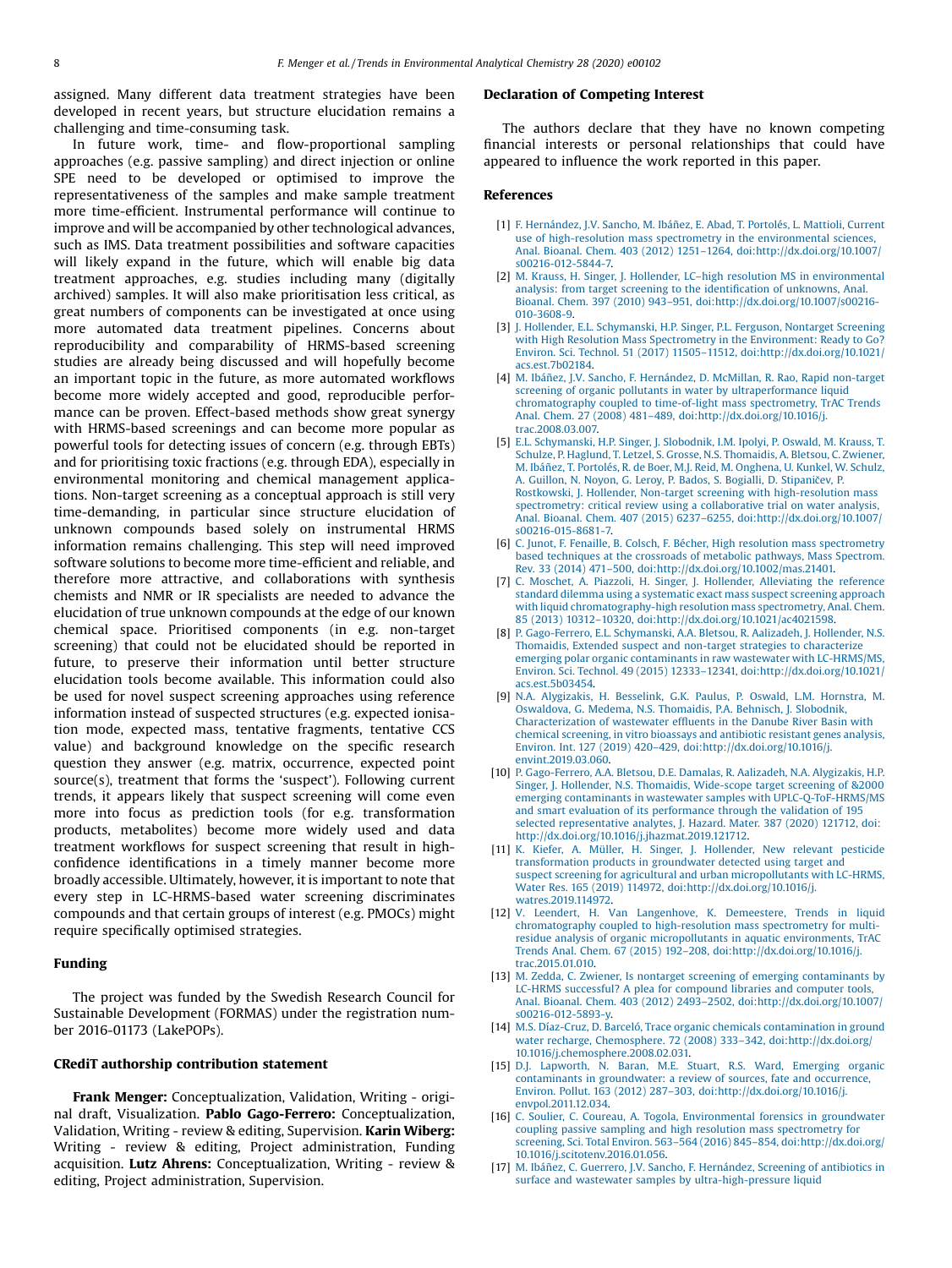<span id="page-8-0"></span>[chromatography](http://refhub.elsevier.com/S2214-1588(20)30030-1/sbref0085) coupled to hybrid quadrupole time-of-flight mass spectrometry, J. Chromatogr. A 1216 (2009) 2529–2539, [doi:http://dx.doi.](http://refhub.elsevier.com/S2214-1588(20)30030-1/sbref0085) [org/10.1016/j.chroma.2009.01.073.](http://dx.doi.org/10.1016/j.chroma.2009.01.073)

- [18] Y. Luo, W. Guo, H.H. Ngo, L.D. [Nghiem,](http://refhub.elsevier.com/S2214-1588(20)30030-1/sbref0090) F.I. Hai, J. Zhang, S. Liang, X.C. Wang, A review on the occurrence of [micropollutants](http://refhub.elsevier.com/S2214-1588(20)30030-1/sbref0090) in the aquatic environment and their fate and removal during [wastewater](http://refhub.elsevier.com/S2214-1588(20)30030-1/sbref0090) treatment, Sci. Total Environ. 473–474 (2014) 619–641, [doi:http://dx.doi.org/10.1016/j.](http://refhub.elsevier.com/S2214-1588(20)30030-1/sbref0090) scitoteny.2013.12.065.
- [19] S.R. Newton, R.L. [McMahen,](http://refhub.elsevier.com/S2214-1588(20)30030-1/sbref0095) J.R. Sobus, K. Mansouri, A.J. Williams, A.D. McEachran, M.J. Strynar, Suspect screening and [non-targeted](http://refhub.elsevier.com/S2214-1588(20)30030-1/sbref0095) analysis of drinking water using [point-of-use](http://refhub.elsevier.com/S2214-1588(20)30030-1/sbref0095) filters, Environ. Pollut. 234 (2018) 297– 306, [doi:http://dx.doi.org/10.1016/j.envpol.2017.11.033.](http://refhub.elsevier.com/S2214-1588(20)30030-1/sbref0095)
- [20] S.D. Richardson, S.Y. Kimura, Emerging [environmental](http://refhub.elsevier.com/S2214-1588(20)30030-1/sbref0100) contaminants: challenges facing our next generation and potential [engineering](http://refhub.elsevier.com/S2214-1588(20)30030-1/sbref0100) solutions, Environ. Technol. Innov. 8 (2017) 40–56, [doi:http://dx.doi.org/10.1016/j.](http://refhub.elsevier.com/S2214-1588(20)30030-1/sbref0100) [eti.2017.04.002.](http://dx.doi.org/10.1016/j.eti.2017.04.002)
- [21] R. Tröger, P. Klöckner, L. Ahrens, K. Wiberg, [Micropollutants](http://refhub.elsevier.com/S2214-1588(20)30030-1/sbref0105) in drinking water from source to tap - Method [development](http://refhub.elsevier.com/S2214-1588(20)30030-1/sbref0105) and application of a multiresidue screening method, Sci. Total Environ. 627 (2018) 1404-1432, [doi:http://dx.](http://refhub.elsevier.com/S2214-1588(20)30030-1/sbref0105) [doi.org/10.1016/j.scitotenv.2018.01.277.](http://dx.doi.org/10.1016/j.scitotenv.2018.01.277)
- [22] M. [Martinezbueno,](http://refhub.elsevier.com/S2214-1588(20)30030-1/sbref0110) M. Hernando, A. Aguera, A. Fernandezalba, Application of passive sampling devices for screening of [micro-pollutants](http://refhub.elsevier.com/S2214-1588(20)30030-1/sbref0110) in marine aquaculture using LC–MS/MS, Talanta. 77 (2009) 1518–1527, [doi:http://dx.](http://refhub.elsevier.com/S2214-1588(20)30030-1/sbref0110) [doi.org/10.1016/j.talanta.2008.09.047.](http://dx.doi.org/10.1016/j.talanta.2008.09.047)
- [23] Z. Tian, K.T. Peter, A.D. Gipe, H. Zhao, F. Hou, D.A. Wark, T. [Khangaonkar,](http://refhub.elsevier.com/S2214-1588(20)30030-1/sbref0115) E.P. Kolodziej, C.A. James, Suspect and nontarget screening for [contaminants](http://refhub.elsevier.com/S2214-1588(20)30030-1/sbref0115) of [emerging](http://refhub.elsevier.com/S2214-1588(20)30030-1/sbref0115) concern in an urban estuary, Environ. Sci. Technol. 54 (2020) 889– 901, [doi:http://dx.doi.org/10.1021/acs.est.9b06126.](http://refhub.elsevier.com/S2214-1588(20)30030-1/sbref0115)
- [24] P. [Gago-Ferrero,](http://refhub.elsevier.com/S2214-1588(20)30030-1/sbref0120) M. Gros, L. Ahrens, K. Wiberg, Impact of on-site, small and large scale [wastewater](http://refhub.elsevier.com/S2214-1588(20)30030-1/sbref0120) treatment facilities on levels and fate of [pharmaceuticals,](http://refhub.elsevier.com/S2214-1588(20)30030-1/sbref0120) personal care products, artificial sweeteners, pesticides, and perfluoroalkyl [substances](http://refhub.elsevier.com/S2214-1588(20)30030-1/sbref0120) in recipient waters, Sci. Total Environ. 601–602 (2017) 1289–1297, [doi:http://dx.doi.org/10.1016/j.scitotenv.2017.05.258.](http://refhub.elsevier.com/S2214-1588(20)30030-1/sbref0120)
- [25] M. Gros, K.M. Blum, H. Jernstedt, G. Renman, S. Rodrï¿<sup>1</sup>/<sub>2</sub>guez-Mozaz, P. Haglund, P.L. Andersson, K. Wiberg, L. Ahrens, Screening and [prioritization](http://refhub.elsevier.com/S2214-1588(20)30030-1/sbref0125) of [micropollutants](http://refhub.elsevier.com/S2214-1588(20)30030-1/sbref0125) in wastewaters from on-site sewage treatment facilities, J. Hazard. Mater. 328 (2017) 37–45, [doi:http://dx.doi.org/10.1016/j.](http://refhub.elsevier.com/S2214-1588(20)30030-1/sbref0125) [jhazmat.2016.12.055.](http://dx.doi.org/10.1016/j.jhazmat.2016.12.055)
- [26] N.A. Alygizakis, P. Oswald, N.S. Thomaidis, E.L. [Schymanski,](http://refhub.elsevier.com/S2214-1588(20)30030-1/sbref0130) R. Aalizadeh, T. Schulze, M. [Oswaldova,](http://refhub.elsevier.com/S2214-1588(20)30030-1/sbref0130) J. Slobodnik, NORMAN digital sample freezing platform: a European virtual platform to exchange liquid [chromatography](http://refhub.elsevier.com/S2214-1588(20)30030-1/sbref0130) high [resolution-mass](http://refhub.elsevier.com/S2214-1588(20)30030-1/sbref0130) spectrometry data and screen suspects in "digitally frozen" [environmental](http://refhub.elsevier.com/S2214-1588(20)30030-1/sbref0130) samples, TrAC Trends Anal. Chem.115 (2019) 129–137, [doi:http://dx.doi.org/10.1016/j.trac.2019.04.008.](http://refhub.elsevier.com/S2214-1588(20)30030-1/sbref0130)
- [27] P. [Gago-Ferrero,](http://refhub.elsevier.com/S2214-1588(20)30030-1/sbref0135) A. Krettek, S. Fischer, K. Wiberg, L. Ahrens, Suspect Screening, Regulatory databases: a powerful [combination](http://refhub.elsevier.com/S2214-1588(20)30030-1/sbref0135) to identify emerging [micropollutants,](http://refhub.elsevier.com/S2214-1588(20)30030-1/sbref0135) Environ. Sci. Technol. 52 (2018) 6881–6894, doi:http://dx. [doi.org/10.1021/acs.est.7b06598.](http://dx.doi.org/10.1021/acs.est.7b06598)
- [28] S. Kern, K. Fenner, H.P. Singer, R.P. [Schwarzenbach,](http://refhub.elsevier.com/S2214-1588(20)30030-1/sbref0140) J. Hollender, Identification of [transformation](http://refhub.elsevier.com/S2214-1588(20)30030-1/sbref0140) products of organic contaminants in natural waters by [computer-aided](http://refhub.elsevier.com/S2214-1588(20)30030-1/sbref0140) prediction and high-resolution mass spectrometry, Environ. Sci. Technol. 43 (2009) 7039–7046, [doi:http://dx.doi.org/10.1021/es901979h.](http://refhub.elsevier.com/S2214-1588(20)30030-1/sbref0140)
- [29] S.-L. Badea, E.-I. Geana, V.-C. Niculescu, R.-E. Ionete, Recent [progresses](http://refhub.elsevier.com/S2214-1588(20)30030-1/sbref0145) in analytical GC and LC mass spectrometric [based-methods](http://refhub.elsevier.com/S2214-1588(20)30030-1/sbref0145) for the detection of emerging chlorinated and brominated [contaminants](http://refhub.elsevier.com/S2214-1588(20)30030-1/sbref0145) and their [transformation](http://refhub.elsevier.com/S2214-1588(20)30030-1/sbref0145) products in aquatic environment, Sci. Total Environ. 722 (2020) 137914, [doi:http://dx.doi.org/10.1016/j.scitotenv.2020.137914.](http://refhub.elsevier.com/S2214-1588(20)30030-1/sbref0145)
- [30] C. Moschet, B.M. Lew, S. [Hasenbein,](http://refhub.elsevier.com/S2214-1588(20)30030-1/sbref0150) T. Anumol, T.M. Young, LC- and GC-QTOF-MS as [complementary](http://refhub.elsevier.com/S2214-1588(20)30030-1/sbref0150) tools for a comprehensive micropollutant analysis in aquatic systems, Environ. Sci. Technol. 51 (2017) 1553–1561, [doi:http://dx.](http://refhub.elsevier.com/S2214-1588(20)30030-1/sbref0150) [doi.org/10.1021/acs.est.6b05352.](http://dx.doi.org/10.1021/acs.est.6b05352)
- [31] P. [Gago-Ferrero,](http://refhub.elsevier.com/S2214-1588(20)30030-1/sbref0155) E.L. Schymanski, J. Hollender, N.S. Thomaidis, Nontarget analysis of environmental samples based on liquid [chromatography](http://refhub.elsevier.com/S2214-1588(20)30030-1/sbref0155) coupled to High Resolution mass [spectrometry](http://refhub.elsevier.com/S2214-1588(20)30030-1/sbref0155) (LC-HRMS), Compr. Anal. Chem, Elsevier, 2016, pp. 381–403, [doi:http://dx.doi.org/10.1016/bs.](http://refhub.elsevier.com/S2214-1588(20)30030-1/sbref0155) [coac.2016.01.012.](http://dx.doi.org/10.1016/bs.coac.2016.01.012)
- [32] F. Hernández, M. Ibáñez, R. Bade, L. Bijlsma, J.V. Sancho, [Investigation](http://refhub.elsevier.com/S2214-1588(20)30030-1/sbref0160) of pharmaceuticals and illicit drugs in waters by liquid [chromatography-high](http://refhub.elsevier.com/S2214-1588(20)30030-1/sbref0160)resolution mass [spectrometry,](http://refhub.elsevier.com/S2214-1588(20)30030-1/sbref0160) TrAC Trends Anal. Chem. 63 (2014) 140–157, [doi:http://dx.doi.org/10.1016/j.trac.2014.08.003.](http://refhub.elsevier.com/S2214-1588(20)30030-1/sbref0160)
- [33] Y. Picó, D. Barceló, [Transformation](http://refhub.elsevier.com/S2214-1588(20)30030-1/sbref0165) products of emerging contaminants in the environment and [high-resolution](http://refhub.elsevier.com/S2214-1588(20)30030-1/sbref0165) mass spectrometry: a new horizon, Anal. Bioanal. Chem. 407 (2015) 6257–6273, [doi:http://dx.doi.org/10.1007/s00216-](http://refhub.elsevier.com/S2214-1588(20)30030-1/sbref0165) [015-8739-6.](http://dx.doi.org/10.1007/s00216-015-8739-6)
- [34] B. Vrana, I.J. Allan, R. [Greenwood,](http://refhub.elsevier.com/S2214-1588(20)30030-1/sbref0170) G.A. Mills, E. Dominiak, K. Svensson, J. Knutsson, G. Morrison, Passive sampling techniques for [monitoring](http://refhub.elsevier.com/S2214-1588(20)30030-1/sbref0170) pollutants in water, TrAC Trends Anal. Chem. 24 (2005) 845–868, [doi:http://](http://refhub.elsevier.com/S2214-1588(20)30030-1/sbref0170) [dx.doi.org/10.1016/j.trac.2005.06.006.](http://dx.doi.org/10.1016/j.trac.2005.06.006)
- [35] C. Moschet, I. Wittmer, J. Simovic, M. [Junghans,](http://refhub.elsevier.com/S2214-1588(20)30030-1/sbref0175) A. Piazzoli, H. Singer, C. Stamm, C. Leu, J. [Hollender,](http://refhub.elsevier.com/S2214-1588(20)30030-1/sbref0175) How a complete pesticide screening changes the [assessment](http://refhub.elsevier.com/S2214-1588(20)30030-1/sbref0175) of surface water quality, Environ. Sci. Technol. 48 (2014) 5423– 5432, [doi:http://dx.doi.org/10.1021/es500371t.](http://refhub.elsevier.com/S2214-1588(20)30030-1/sbref0175)
- [36] N.A. Alygizakis, P. [Gago-Ferrero,](http://refhub.elsevier.com/S2214-1588(20)30030-1/sbref0180) J. Hollender, N.S. Thomaidis, Untargeted [time-pattern](http://refhub.elsevier.com/S2214-1588(20)30030-1/sbref0180) analysis of LC-HRMS data to detect spills and compounds with high fluctuation in influent [wastewater,](http://refhub.elsevier.com/S2214-1588(20)30030-1/sbref0180) J. Hazard. Mater. 361 (2019) 19–29, [doi:http://dx.doi.org/10.1016/j.jhazmat.2018.08.073.](http://refhub.elsevier.com/S2214-1588(20)30030-1/sbref0180)
- [37] M. [Lyytikäinen,](http://refhub.elsevier.com/S2214-1588(20)30030-1/sbref0185) J.V.K. Kukkonen, M.J. Lydy, Analysis of pesticides in water and sediment under different storage conditions using gas [chromatography,](http://refhub.elsevier.com/S2214-1588(20)30030-1/sbref0185) Arch. Environ. Contam. Toxicol. 44 (2003) 437–444, [doi:http://dx.doi.org/10.1007/](http://refhub.elsevier.com/S2214-1588(20)30030-1/sbref0185) [s00244-002-2168-1.](http://dx.doi.org/10.1007/s00244-002-2168-1)
- [38] O. Jonsson, E. Paulsson, J. Kreuger, TIMFIE sampler-A new [time-integrating,](http://refhub.elsevier.com/S2214-1588(20)30030-1/sbref0190) active, low-tech sampling device for [quantitative](http://refhub.elsevier.com/S2214-1588(20)30030-1/sbref0190) monitoring of pesticides in whole water, Environ. Sci. Technol. 53 (2019) 279–286, [doi:http://dx.doi.org/](http://refhub.elsevier.com/S2214-1588(20)30030-1/sbref0190) [10.1021/acs.est.8b02966.](http://dx.doi.org/10.1021/acs.est.8b02966)
- [39] F. Menger, L. Ahrens, K. Wiberg, P. [Gago-Ferrero,](http://refhub.elsevier.com/S2214-1588(20)30030-1/sbref0195) Suspect screening based on market data of polar halogenated [micropollutants](http://refhub.elsevier.com/S2214-1588(20)30030-1/sbref0195) in river water affected by wastewater, J. Hazard. Mater. 401 (2021) 123377, [doi:http://dx.doi.org/](http://refhub.elsevier.com/S2214-1588(20)30030-1/sbref0195) [10.1016/j.jhazmat.2020.123377.](http://dx.doi.org/10.1016/j.jhazmat.2020.123377)
- [40] C. Gallen, A.L. Heffernan, S. Kaserzon, G. Dogruer, S. [Samanipour,](http://refhub.elsevier.com/S2214-1588(20)30030-1/sbref0200) M.J. Gomez-Ramos, J.F. Mueller, Integrated chemical exposure [assessment](http://refhub.elsevier.com/S2214-1588(20)30030-1/sbref0200) of coastal green turtle [foraging](http://refhub.elsevier.com/S2214-1588(20)30030-1/sbref0200) grounds on the Great Barrier Reef, Sci. Total Environ. 657 (2019) 401–409, [doi:http://dx.doi.org/10.1016/j.scitotenv.2018.11.322.](http://refhub.elsevier.com/S2214-1588(20)30030-1/sbref0200)
- [41] C. Rimayi, L. [Chimuka,](http://refhub.elsevier.com/S2214-1588(20)30030-1/sbref0205) A. Gravell, G.R. Fones, G.A. Mills, Use of the Chemcatcher<sup>®</sup> passive sampler and time-of-flight mass [spectrometry](http://refhub.elsevier.com/S2214-1588(20)30030-1/sbref0205) to screen for emerging [pollutants](http://refhub.elsevier.com/S2214-1588(20)30030-1/sbref0205) in rivers in Gauteng Province of South Africa, Environ. Monit. Assess. 191 (2019), [doi:http://dx.doi.org/10.1007/s10661-](http://refhub.elsevier.com/S2214-1588(20)30030-1/sbref0205) [019-7515-z.](http://dx.doi.org/10.1007/s10661-019-7515-z)
- [42] K.D. [Daniels,](http://refhub.elsevier.com/S2214-1588(20)30030-1/sbref0210) M. Park, Z. Huang, A. Jia, G.S. Flores, H.K. Lee, S.A. Snyder, A review of extraction methods for the analysis of [pharmaceuticals](http://refhub.elsevier.com/S2214-1588(20)30030-1/sbref0210) in [environmental](http://refhub.elsevier.com/S2214-1588(20)30030-1/sbref0210) waters, Crit. Rev. Environ. Sci. Technol. (2020) 1–29, doi: [http://dx.doi.org/10.1080/10643389.2019.1705723.](http://dx.doi.org/10.1080/10643389.2019.1705723)
- [43] Y. Liu, L.A. D'Agostino, G. Qu, G. Jiang, J.W. Martin, [High-resolution](http://refhub.elsevier.com/S2214-1588(20)30030-1/sbref0215) mass spectrometry (HRMS) methods for nontarget discovery and [characterization](http://refhub.elsevier.com/S2214-1588(20)30030-1/sbref0215) of poly- and per-fluoroalkyl substances (PFASs) in [environmental](http://refhub.elsevier.com/S2214-1588(20)30030-1/sbref0215) and human samples, TrAC Trends Anal. Chem. 121 (2019) 115420, [doi:http://dx.doi.org/](http://refhub.elsevier.com/S2214-1588(20)30030-1/sbref0215) [10.1016/j.trac.2019.02.021.](http://dx.doi.org/10.1016/j.trac.2019.02.021)
- [44] V. Albergamo, J.E. Schollée, E.L. [Schymanski,](http://refhub.elsevier.com/S2214-1588(20)30030-1/sbref0220) R. Helmus, H. Timmer, J. [Hollender,](http://refhub.elsevier.com/S2214-1588(20)30030-1/sbref0220) P. de Voogt, Nontarget screening reveals time trends of polar [micropollutants](http://refhub.elsevier.com/S2214-1588(20)30030-1/sbref0220) in a riverbank filtration system, Environ. Sci. Technol. 53 (2019) 7584–7594, [doi:http://dx.doi.org/10.1021/acs.est.9b01750.](http://refhub.elsevier.com/S2214-1588(20)30030-1/sbref0220)
- [45] A.M. Brunner, M.M.L. [Dingemans,](http://refhub.elsevier.com/S2214-1588(20)30030-1/sbref0225) K.A. Baken, A.P. Van Wezel, prioritizing [anthropogenic](http://refhub.elsevier.com/S2214-1588(20)30030-1/sbref0225) chemicals in drinking water and sources through combined use of mass [spectrometry](http://refhub.elsevier.com/S2214-1588(20)30030-1/sbref0225) and ToxCast toxicity data, J. Hazard. Mater. 364 (2019) 332–338, [doi:http://dx.doi.org/10.1016/j.jhazmat.2018.10.044.](http://refhub.elsevier.com/S2214-1588(20)30030-1/sbref0225)
- [46] R.M.A. Sjerps, D. Vughs, J.A. van [Leerdam,](http://refhub.elsevier.com/S2214-1588(20)30030-1/sbref0230) T.L. ter Laak, A.P. van Wezel, Datadriven [prioritization](http://refhub.elsevier.com/S2214-1588(20)30030-1/sbref0230) of chemicals for various water types using suspect screening LC-HRMS, Water Res. 93 (2016) 254–264, [doi:http://dx.doi.org/](http://refhub.elsevier.com/S2214-1588(20)30030-1/sbref0230) [10.1016/j.watres.2016.02.034.](http://dx.doi.org/10.1016/j.watres.2016.02.034)
- [47] A.L. Pochodylo, D.E. Helbling, Emerging investigators series: [prioritization](http://refhub.elsevier.com/S2214-1588(20)30030-1/sbref0235) of suspect hits in a sensitive suspect screening workflow for [comprehensive](http://refhub.elsevier.com/S2214-1588(20)30030-1/sbref0235) micropollutant [characterization](http://refhub.elsevier.com/S2214-1588(20)30030-1/sbref0235) in environmental samples, Environ. Sci. Water Res. Technol. 3 (2017) 54–65, [doi:http://dx.doi.org/10.1039/](http://refhub.elsevier.com/S2214-1588(20)30030-1/sbref0235) [C6EW00248J.](http://dx.doi.org/10.1039/C6EW00248J)
- [48] M. Ruff, M.S. Mueller, M. Loos, H.P. Singer, [Quantitative](http://refhub.elsevier.com/S2214-1588(20)30030-1/sbref0240) target and systematic non-target analysis of polar organic [micro-pollutants](http://refhub.elsevier.com/S2214-1588(20)30030-1/sbref0240) along the river Rhine using high-resolution [mass-spectrometry](http://refhub.elsevier.com/S2214-1588(20)30030-1/sbref0240) – identification of unknown sources and compounds, Water Res. 87 (2015) 145–154, [doi:http://dx.doi.](http://refhub.elsevier.com/S2214-1588(20)30030-1/sbref0240) [org/10.1016/j.watres.2015.09.017.](http://dx.doi.org/10.1016/j.watres.2015.09.017)
- [49] H.P. Singer, A.E. Wössner, C.S. McArdell, K. Fenner, Rapid [screening](http://refhub.elsevier.com/S2214-1588(20)30030-1/sbref0245) for exposure to "Non-Target" [pharmaceuticals](http://refhub.elsevier.com/S2214-1588(20)30030-1/sbref0245) from wastewater effluents by combining [HRMS-Based](http://refhub.elsevier.com/S2214-1588(20)30030-1/sbref0245) suspect screening and exposure modeling, Environ. Sci. Technol. 50 (2016) 6698–6707, [doi:http://dx.doi.org/10.1021/acs.](http://refhub.elsevier.com/S2214-1588(20)30030-1/sbref0245) [est.5b03332.](http://dx.doi.org/10.1021/acs.est.5b03332)
- [50] Y. Wang, N. Yu, X. Zhu, H. Guo, J. Jiang, X. [Wang,](http://refhub.elsevier.com/S2214-1588(20)30030-1/sbref0250) W. Shi, J. Wu, H. Yu, S. Wei, Suspect and nontarget screening of per- and polyfluoroalkyl [substances](http://refhub.elsevier.com/S2214-1588(20)30030-1/sbref0250) in wastewater from a [Fluorochemical](http://refhub.elsevier.com/S2214-1588(20)30030-1/sbref0250) Manufacturing Park, Environ. Sci. Technol. 52 (2018) 11007–11016, [doi:http://dx.doi.org/10.1021/acs.](http://refhub.elsevier.com/S2214-1588(20)30030-1/sbref0250) [est.8b03030.](http://dx.doi.org/10.1021/acs.est.8b03030)
- [51] N.V. Heuett, C.E. Ramirez, A. [Fernandez,](http://refhub.elsevier.com/S2214-1588(20)30030-1/sbref0255) P.R. Gardinali, Analysis of drugs of abuse by online SPE-LC high resolution mass [spectrometry:](http://refhub.elsevier.com/S2214-1588(20)30030-1/sbref0255) communal assessment of [consumption,](http://refhub.elsevier.com/S2214-1588(20)30030-1/sbref0255) Sci. Total Environ. 511 (2015) 319–330, doi: [http://dx.doi.org/10.1016/j.scitotenv.2014.12.043.](http://dx.doi.org/10.1016/j.scitotenv.2014.12.043)
- [52] M.A. Stravs, J. Mechelke, P.L. Ferguson, H. Singer, J. Hollender, [Microvolume](http://refhub.elsevier.com/S2214-1588(20)30030-1/sbref0260) trace [environmental](http://refhub.elsevier.com/S2214-1588(20)30030-1/sbref0260) analysis using peak-focusing online solid-phase extraction–nano-liquid [chromatography](http://refhub.elsevier.com/S2214-1588(20)30030-1/sbref0260)–high-resolution mass spectrometry, Anal. Bioanal. Chem. 408 (2016) 1879–1890, [doi:http://dx.doi.](http://refhub.elsevier.com/S2214-1588(20)30030-1/sbref0260) [org/10.1007/s00216-015-9294-x.](http://dx.doi.org/10.1007/s00216-015-9294-x)
- [53] F. Wode, C. Reilich, P. van Baar, U. Dünnbier, M. Jekel, T. [Reemtsma,](http://refhub.elsevier.com/S2214-1588(20)30030-1/sbref0265) Multiresidue analytical method for the simultaneous [determination](http://refhub.elsevier.com/S2214-1588(20)30030-1/sbref0265) of 72 [micropollutants](http://refhub.elsevier.com/S2214-1588(20)30030-1/sbref0265) in aqueous samples with ultra high performance liquid [chromatography](http://refhub.elsevier.com/S2214-1588(20)30030-1/sbref0265)–high resolution mass spectrometry, J. Chromatogr. A 1270 (2012) 118–126, [doi:http://dx.doi.org/10.1016/j.chroma.2012.10.054.](http://refhub.elsevier.com/S2214-1588(20)30030-1/sbref0265)
- [54] J.E. Schollée, M. Bourgin, U. von Gunten, C.S. McArdell, J. [Hollender,](http://refhub.elsevier.com/S2214-1588(20)30030-1/sbref0270) Nontarget screening to trace ozonation [transformation](http://refhub.elsevier.com/S2214-1588(20)30030-1/sbref0270) products in a wastewater treatment train including different [post-treatments,](http://refhub.elsevier.com/S2214-1588(20)30030-1/sbref0270) Water Res. 142 (2018) 267–278, [doi:http://dx.doi.org/10.1016/j.watres.2018.05.045.](http://refhub.elsevier.com/S2214-1588(20)30030-1/sbref0270)
- [55] I. Liska, On-line Versus Off-line Solid-phase Extraction in the [Determination](http://refhub.elsevier.com/S2214-1588(20)30030-1/sbref0275) of Organic [Contaminants](http://refhub.elsevier.com/S2214-1588(20)30030-1/sbref0275) in Water Advantages and Limitations, (1993) , [pp.](http://refhub.elsevier.com/S2214-1588(20)30030-1/sbref0275) 14.
- [56] K.A. [Barzen-Hanson,](http://refhub.elsevier.com/S2214-1588(20)30030-1/sbref0280) S.C. Roberts, S. Choyke, K. Oetjen, A. McAlees, N. Riddell, R. [McCrindle,](http://refhub.elsevier.com/S2214-1588(20)30030-1/sbref0280) P.L. Ferguson, C.P. Higgins, J.A. Field, Discovery of 40 classes of per- and polyfluoroalkyl substances in historical aqueous fi[lm-forming](http://refhub.elsevier.com/S2214-1588(20)30030-1/sbref0280) foams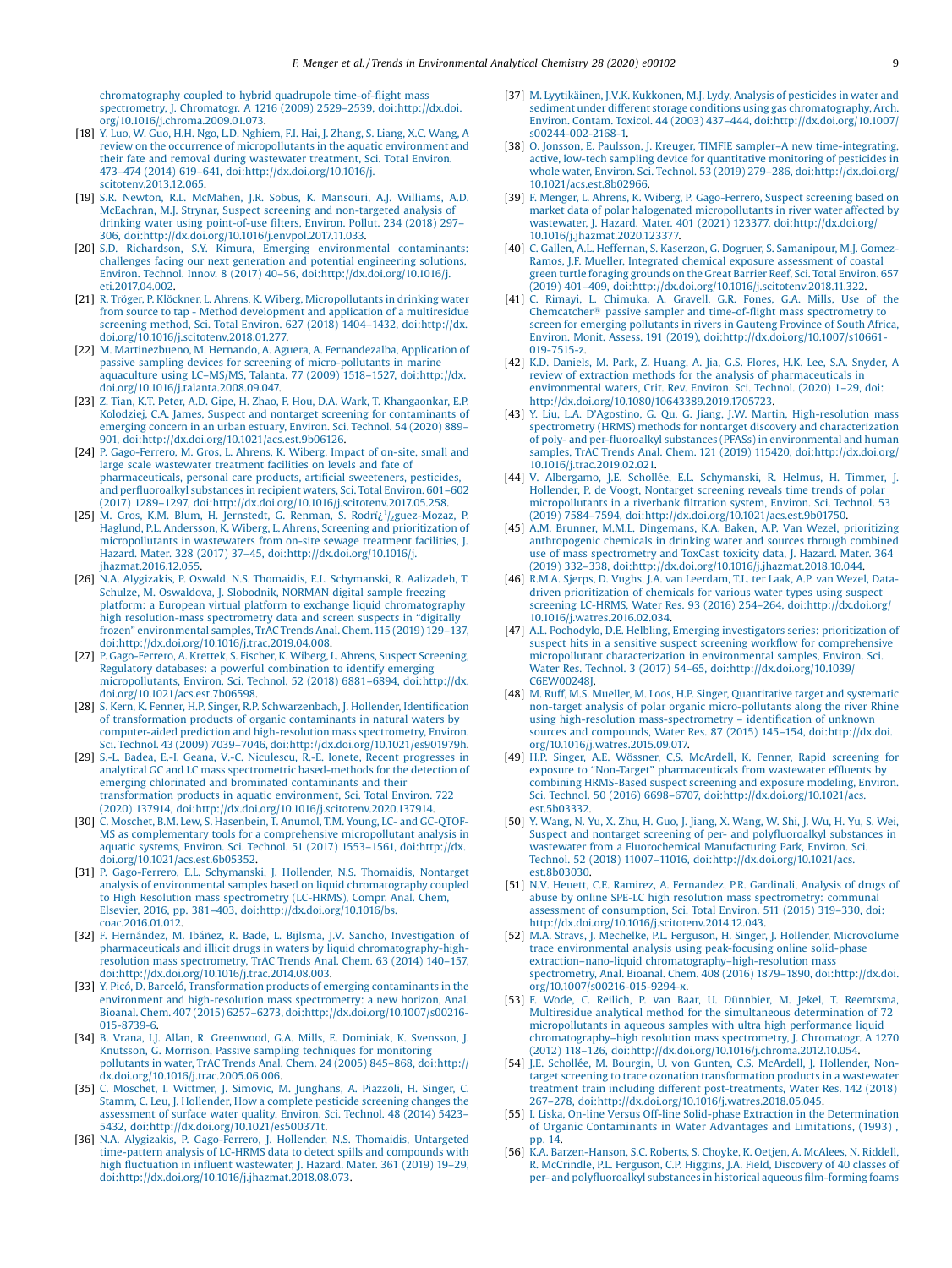<span id="page-9-0"></span>(AFFFs) and [AFFF-Impacted](http://refhub.elsevier.com/S2214-1588(20)30030-1/sbref0280) groundwater, Environ. Sci. Technol. 51 (2017) 2047–2057, [doi:http://dx.doi.org/10.1021/acs.est.6b05843.](http://refhub.elsevier.com/S2214-1588(20)30030-1/sbref0280)

- [57] L. Vergeynst, H. Van [Langenhove,](http://refhub.elsevier.com/S2214-1588(20)30030-1/sbref0285) P. Joos, K. Demeestere, Suspect screening and target quantification of multi-class [pharmaceuticals](http://refhub.elsevier.com/S2214-1588(20)30030-1/sbref0285) in surface water based on large-volume injection liquid [chromatography](http://refhub.elsevier.com/S2214-1588(20)30030-1/sbref0285) and time-of-flight mass [spectrometry,](http://refhub.elsevier.com/S2214-1588(20)30030-1/sbref0285) Anal. Bioanal. Chem. 406 (2014) 2533–2547, doi:http:// [dx.doi.org/10.1007/s00216-014-7672-4.](http://dx.doi.org/10.1007/s00216-014-7672-4)
- [58] V. [Hinnenkamp,](http://refhub.elsevier.com/S2214-1588(20)30030-1/sbref0290) P. Balsaa, T.C. Schmidt, Quantitative screening and prioritization based on [UPLC-IM-Q-TOF-MS](http://refhub.elsevier.com/S2214-1588(20)30030-1/sbref0290) as an alternative water sample [monitoring](http://refhub.elsevier.com/S2214-1588(20)30030-1/sbref0290) strategy, Anal. Bioanal. Chem. 411 (2019) 6101–6110, doi:http:// [dx.doi.org/10.1007/s00216-019-01994-w.](http://dx.doi.org/10.1007/s00216-019-01994-w)
- [59] G. Nürenberg, M. Schulz, U. Kunkel, T.A. Ternes, [Development](http://refhub.elsevier.com/S2214-1588(20)30030-1/sbref0295) and validation of a generic nontarget method based on liquid [chromatography](http://refhub.elsevier.com/S2214-1588(20)30030-1/sbref0295) – high resolution mass [spectrometry](http://refhub.elsevier.com/S2214-1588(20)30030-1/sbref0295) analysis for the evaluation of different wastewater treatment options, J. [Chromatogr.](http://refhub.elsevier.com/S2214-1588(20)30030-1/sbref0295) A 1426 (2015) 77–90, doi: [http://dx.doi.org/10.1016/j.chroma.2015.11.014.](http://dx.doi.org/10.1016/j.chroma.2015.11.014)
- [60] J. Mechelke, P. Longrée, H. Singer, J. Hollender, [Vacuum-assisted](http://refhub.elsevier.com/S2214-1588(20)30030-1/sbref0300) evaporative concentration combined with LC-HRMS/MS for [ultra-trace-level](http://refhub.elsevier.com/S2214-1588(20)30030-1/sbref0300) screening of organic [micropollutants](http://refhub.elsevier.com/S2214-1588(20)30030-1/sbref0300) in environmental water samples, Anal. Bioanal. Chem. 411 (2019) 2555–2567, [doi:http://dx.doi.org/10.1007/s00216-019-](http://refhub.elsevier.com/S2214-1588(20)30030-1/sbref0300) [01696-3.](http://dx.doi.org/10.1007/s00216-019-01696-3)
- [61] R. López-Ruiz, R. Romero-González, A. Garrido Frenich, [Ultrahigh-pressure](http://refhub.elsevier.com/S2214-1588(20)30030-1/sbref0305) liquid [chromatography-mass](http://refhub.elsevier.com/S2214-1588(20)30030-1/sbref0305) spectrometry: an overview of the last decade, TrAC Trends Anal. Chem. 118 (2019) 170–181, [doi:http://dx.doi.org/10.1016/j.](http://refhub.elsevier.com/S2214-1588(20)30030-1/sbref0305) [trac.2019.05.044.](http://dx.doi.org/10.1016/j.trac.2019.05.044)
- [62] F. Gosetti, E. Mazzucco, M.C. Gennaro, E. Marengo, [Contaminants](http://refhub.elsevier.com/S2214-1588(20)30030-1/sbref0310) in water: non-target [UHPLC/MS](http://refhub.elsevier.com/S2214-1588(20)30030-1/sbref0310) analysis, Environ. Chem. Lett. 14 (2016) 51–65, doi: [http://dx.doi.org/10.1007/s10311-015-0527-1.](http://dx.doi.org/10.1007/s10311-015-0527-1)
- [63] T. [Reemtsma,](http://refhub.elsevier.com/S2214-1588(20)30030-1/sbref0315) U. Berger, H.P.H. Arp, H. Gallard, T.P. Knepper, M. Neumann, J.B. Quintana, P. de Voogt, Mind the gap: [persistent](http://refhub.elsevier.com/S2214-1588(20)30030-1/sbref0315) and mobile organic compounds—water [contaminants](http://refhub.elsevier.com/S2214-1588(20)30030-1/sbref0315) that slip through, Environ. Sci. Technol. 50 (2016) 10308–10315, [doi:http://dx.doi.org/10.1021/acs.est.6b03338.](http://refhub.elsevier.com/S2214-1588(20)30030-1/sbref0315)
- [64] P. Hemström, K. Irgum, Hydrophilic interaction [chromatography,](http://refhub.elsevier.com/S2214-1588(20)30030-1/sbref0320) J. Sep. Sci. 29 (2006) 1784–1821, [doi:http://dx.doi.org/10.1002/](http://refhub.elsevier.com/S2214-1588(20)30030-1/sbref0320) [jssc.200600199.](http://dx.doi.org/10.1002/jssc.200600199)
- [65] S. Schulze, H. Paschke, T. Meier, M. Muschket, T. [Reemtsma,](http://refhub.elsevier.com/S2214-1588(20)30030-1/sbref0325) U. Berger, A rapid method for quantification of persistent and mobile organic [substances](http://refhub.elsevier.com/S2214-1588(20)30030-1/sbref0325) in water using supercritical fluid [chromatography](http://refhub.elsevier.com/S2214-1588(20)30030-1/sbref0325) coupled to high-resolution mass [spectrometry,](http://refhub.elsevier.com/S2214-1588(20)30030-1/sbref0325) Anal. Bioanal. Chem. 412 (2020) 4941–4952, doi:http:// [dx.doi.org/10.1007/s00216-020-02722-5.](http://dx.doi.org/10.1007/s00216-020-02722-5)
- [66] S. Bieber, G. Greco, S. Grosse, T. Letzel, [RPLC-HILIC](http://refhub.elsevier.com/S2214-1588(20)30030-1/sbref0330) and SFC with mass spectrometry: [polarity-extended](http://refhub.elsevier.com/S2214-1588(20)30030-1/sbref0330) organic molecule screening in [environmental](http://refhub.elsevier.com/S2214-1588(20)30030-1/sbref0330) (Water) samples, Anal. Chem. 89 (2017) 7907–7914, doi: [http://dx.doi.org/10.1021/acs.analchem.7b00859.](http://dx.doi.org/10.1021/acs.analchem.7b00859)
- [67] R. Montes, J. Aguirre, X. Vidal, R. Rodil, R. Cela, J.B. Quintana, [Screening](http://refhub.elsevier.com/S2214-1588(20)30030-1/sbref0335) for polar chemicals in water by trifunctional [mixed-mode](http://refhub.elsevier.com/S2214-1588(20)30030-1/sbref0335) liquid [chromatography](http://refhub.elsevier.com/S2214-1588(20)30030-1/sbref0335)–High resolution mass spectrometry, Environ. Sci. Technol. 51 (2017) 6250–6259, [doi:http://dx.doi.org/10.1021/acs.est.6b05135.](http://refhub.elsevier.com/S2214-1588(20)30030-1/sbref0335)
- [68] R. Aalizadeh, M.-C. Nika, N.S. Thomaidis, [Development](http://refhub.elsevier.com/S2214-1588(20)30030-1/sbref0340) and application of retention time prediction models in the suspect and [non-target](http://refhub.elsevier.com/S2214-1588(20)30030-1/sbref0340) screening of emerging [contaminants,](http://refhub.elsevier.com/S2214-1588(20)30030-1/sbref0340) J. Hazard. Mater. 363 (2019) 277–285, doi:http://dx. [doi.org/10.1016/j.jhazmat.2018.09.047.](http://dx.doi.org/10.1016/j.jhazmat.2018.09.047)
- [69] V.G. Beretsou, A.K. Psoma, P. [Gago-Ferrero,](http://refhub.elsevier.com/S2214-1588(20)30030-1/sbref0345) R. Aalizadeh, K. Fenner, N.S. Thomaidis, Identification of [biotransformation](http://refhub.elsevier.com/S2214-1588(20)30030-1/sbref0345) products of citalopram formed in activated sludge, Water Res.103 (2016) 205–214, [doi:http://dx.doi.](http://refhub.elsevier.com/S2214-1588(20)30030-1/sbref0345) [org/10.1016/j.watres.2016.07.029.](http://dx.doi.org/10.1016/j.watres.2016.07.029)
- [70] B. Zonja, C. Gonçalves, S. Pérez, A. Delgado, M. Petrovic, M.F. [Alpendurada,](http://refhub.elsevier.com/S2214-1588(20)30030-1/sbref0350) D. Barceló, Evaluation of the [phototransformation](http://refhub.elsevier.com/S2214-1588(20)30030-1/sbref0350) of the antiviral zanamivir in surface waters through identification of [transformation](http://refhub.elsevier.com/S2214-1588(20)30030-1/sbref0350) products, J. Hazard. Mater. 265 (2014) 296–304, [doi:http://dx.doi.org/10.1016/j.](http://refhub.elsevier.com/S2214-1588(20)30030-1/sbref0350) [jhazmat.2013.10.008.](http://dx.doi.org/10.1016/j.jhazmat.2013.10.008)
- [71] C.M.J. Gallampois, E.L. [Schymanski,](http://refhub.elsevier.com/S2214-1588(20)30030-1/sbref0355) M. Krauss, N. Ulrich, M. Bataineh, W. Brack, Multicriteria approach to select [polyaromatic](http://refhub.elsevier.com/S2214-1588(20)30030-1/sbref0355) river mutagen candidates, Environ. Sci. Technol. 49 (2015) 2959–2968, [doi:http://dx.doi.](http://refhub.elsevier.com/S2214-1588(20)30030-1/sbref0355) [org/10.1021/es503640k.](http://dx.doi.org/10.1021/es503640k)
- [72] J. Wang, W. Chow, J.W. Wong, D. Leung, J. Chang, M. Li, [Non-target](http://refhub.elsevier.com/S2214-1588(20)30030-1/sbref0360) data [acquisition](http://refhub.elsevier.com/S2214-1588(20)30030-1/sbref0360) for target analysis (nDATA) of 845 pesticide residues in fruits and vegetables using UHPLC/ESI [Q-Orbitrap,](http://refhub.elsevier.com/S2214-1588(20)30030-1/sbref0360) Anal. Bioanal. Chem. 411 (2019) 1421–1431, [doi:http://dx.doi.org/10.1007/s00216-019-01581-z.](http://refhub.elsevier.com/S2214-1588(20)30030-1/sbref0360)
- [73] J.B. Renaud, L. [Sabourin,](http://refhub.elsevier.com/S2214-1588(20)30030-1/sbref0365) E. Topp, M.W. Sumarah, Spectral counting approach to measure selectivity of [high-resolution](http://refhub.elsevier.com/S2214-1588(20)30030-1/sbref0365) LC–MS methods for environmental analysis, Anal. Chem. 89 (2017) 2747–2754, [doi:http://dx.doi.org/10.1021/acs.](http://refhub.elsevier.com/S2214-1588(20)30030-1/sbref0365) [analchem.6b03475.](http://dx.doi.org/10.1021/acs.analchem.6b03475)
- [74] T. Bader, W. Schulz, K. Kümmerer, R. [Winzenbacher,](http://refhub.elsevier.com/S2214-1588(20)30030-1/sbref0370) General strategies to increase the repeatability in non-target screening by liquid [chromatography](http://refhub.elsevier.com/S2214-1588(20)30030-1/sbref0370)high resolution mass [spectrometry,](http://refhub.elsevier.com/S2214-1588(20)30030-1/sbref0370) Anal. Chim. Acta 935 (2016) 173–186, [doi:http://dx.doi.org/10.1016/j.aca.2016.06.030.](http://refhub.elsevier.com/S2214-1588(20)30030-1/sbref0370)
- [75] B. Du, J.M. Lofton, K.T. Peter, A.D. Gipe, C.A. James, J.K. [McIntyre,](http://refhub.elsevier.com/S2214-1588(20)30030-1/sbref0375) N.L. Scholz, J. E. Baker, E.P. Kolodziej, [Development](http://refhub.elsevier.com/S2214-1588(20)30030-1/sbref0375) of suspect and non-target screening methods for detection of organic [contaminants](http://refhub.elsevier.com/S2214-1588(20)30030-1/sbref0375) in highway runoff and fish tissue with [high-resolution](http://refhub.elsevier.com/S2214-1588(20)30030-1/sbref0375) time-of-flight mass spectrometry, Environ. Sci. Process. Impacts 19 (2017) 1185–1196, [doi:http://dx.doi.org/10.1039/](http://refhub.elsevier.com/S2214-1588(20)30030-1/sbref0375) [c7em00243b.](http://dx.doi.org/10.1039/c7em00243b)
- [76] J.E. Schollée, E.L. [Schymanski,](http://refhub.elsevier.com/S2214-1588(20)30030-1/sbref0380) S.E. Avak, M. Loos, J. Hollender, Prioritizing unknown transformation products from [biologically-treated](http://refhub.elsevier.com/S2214-1588(20)30030-1/sbref0380) wastewater using [high-resolution](http://refhub.elsevier.com/S2214-1588(20)30030-1/sbref0380) mass spectrometry, multivariate statistics, and

metabolic logic, Anal. Chem. 87 (2015) 12121–12129, [doi:http://dx.doi.org/](http://refhub.elsevier.com/S2214-1588(20)30030-1/sbref0380) [10.1021/acs.analchem.5b02905.](http://dx.doi.org/10.1021/acs.analchem.5b02905)

- [77] F. Lanucara, S.W. Holman, C.J. Gray, C.E. Eyers, The power of ion [mobility-mass](http://refhub.elsevier.com/S2214-1588(20)30030-1/sbref0385) spectrometry for structural [characterization](http://refhub.elsevier.com/S2214-1588(20)30030-1/sbref0385) and the study of conformational dynamics, Nat. Chem. 6 (2014) 281–294, [doi:http://dx.doi.org/10.1038/](http://refhub.elsevier.com/S2214-1588(20)30030-1/sbref0385) [nchem.1889.](http://dx.doi.org/10.1038/nchem.1889)
- [78] A. [Kaufmann,](http://refhub.elsevier.com/S2214-1588(20)30030-1/sbref0390) P. Butcher, K. Maden, S. Walker, M. Widmer, Does the ion mobility resolving power as provided by [commercially](http://refhub.elsevier.com/S2214-1588(20)30030-1/sbref0390) available ion mobility quadrupole time-of-flight mass [spectrometry](http://refhub.elsevier.com/S2214-1588(20)30030-1/sbref0390) instruments permit the [unambiguous](http://refhub.elsevier.com/S2214-1588(20)30030-1/sbref0390) identification of small molecules in complex matrices? Anal. Chim. Acta 1107 (2020) 113–126, [doi:http://dx.doi.org/10.1016/j.](http://refhub.elsevier.com/S2214-1588(20)30030-1/sbref0390) [aca.2020.02.032.](http://dx.doi.org/10.1016/j.aca.2020.02.032)
- [79] L. Bijlsma, M.H.G. [Berntssen,](http://refhub.elsevier.com/S2214-1588(20)30030-1/sbref0395) S. Merel, A refined nontarget workflow for the investigation of metabolites through the [prioritization](http://refhub.elsevier.com/S2214-1588(20)30030-1/sbref0395) by in silico prediction tools, Anal. Chem. 91 (2019) 6321–6328, [doi:http://dx.doi.org/10.1021/acs.](http://refhub.elsevier.com/S2214-1588(20)30030-1/sbref0395) [analchem.9b01218.](http://dx.doi.org/10.1021/acs.analchem.9b01218)
- [80] L. Bijlsma, R. Bade, A. Celma, L. Mullin, G. Cleland, S. Stead, F. [Hernandez,](http://refhub.elsevier.com/S2214-1588(20)30030-1/sbref0400) J.V. Sancho, Prediction of collision [cross-section](http://refhub.elsevier.com/S2214-1588(20)30030-1/sbref0400) values for small molecules: [application](http://refhub.elsevier.com/S2214-1588(20)30030-1/sbref0400) to pesticide residue analysis, Anal. Chem. 89 (2017) 6583–6589, [doi:http://dx.doi.org/10.1021/acs.analchem.7b00741.](http://refhub.elsevier.com/S2214-1588(20)30030-1/sbref0400)
- [81] L. Righetti, A. [Bergmann,](http://refhub.elsevier.com/S2214-1588(20)30030-1/sbref0405) G. Galaverna, O. Rolfsson, G. Paglia, C. Dall'Asta, Ion [mobility-derived](http://refhub.elsevier.com/S2214-1588(20)30030-1/sbref0405) collision cross section database: application to mycotoxin analysis, Anal. Chim. Acta 1014 (2018) 50–57, [doi:http://dx.doi.org/10.1016/j.](http://refhub.elsevier.com/S2214-1588(20)30030-1/sbref0405) [aca.2018.01.047.](http://dx.doi.org/10.1016/j.aca.2018.01.047)
- [82] C.B. Mollerup, M. Mardal, P.W. [Dalsgaard,](http://refhub.elsevier.com/S2214-1588(20)30030-1/sbref0410) K. Linnet, L.P. Barron, Prediction of collision cross section and retention time for broad scope [screening](http://refhub.elsevier.com/S2214-1588(20)30030-1/sbref0410) in gradient reversed-phase liquid [chromatography-ion](http://refhub.elsevier.com/S2214-1588(20)30030-1/sbref0410) mobility-high resolution accurate mass [spectrometry,](http://refhub.elsevier.com/S2214-1588(20)30030-1/sbref0410) J. Chromatogr. A 1542 (2018) 82–88, [doi:http://dx.doi.org/10.1016/j.chroma.2018.02.025.](http://refhub.elsevier.com/S2214-1588(20)30030-1/sbref0410)
- [83] N.A. Alygizakis, S. [Samanipour,](http://refhub.elsevier.com/S2214-1588(20)30030-1/sbref0415) J. Hollender, M. Ibáñez, S. Kaserzon, V. Kokkali, J.A. van Leerdam, J.F. Mueller, M. Pijnappels, M.J. Reid, E.L. [Schymanski,](http://refhub.elsevier.com/S2214-1588(20)30030-1/sbref0415) J. Slobodnik, N.S. [Thomaidis,](http://refhub.elsevier.com/S2214-1588(20)30030-1/sbref0415) K.V. Thomas, Exploring the potential of a global emerging [contaminant](http://refhub.elsevier.com/S2214-1588(20)30030-1/sbref0415) early warning network through the use of retrospective suspect screening with [high-resolution](http://refhub.elsevier.com/S2214-1588(20)30030-1/sbref0415) mass spectrometry, Environ. Sci. Technol. 52 (2018) 5135–5144, [doi:http://dx.doi.org/10.1021/acs.](http://refhub.elsevier.com/S2214-1588(20)30030-1/sbref0415) [est.8b00365.](http://dx.doi.org/10.1021/acs.est.8b00365)
- [84] Valeria Dulio, J. Koschorreck, Jaroslav Slobodnik, The NORMAN Association and the European Partnership for Chemicals Risk Assessment (PARC): Let's cooperate!, Environ. Sci. Eur. Revis. (n.d.).
- [85] J.E. Rager, M.J. Strynar, S. Liang, R.L. [McMahen,](http://refhub.elsevier.com/S2214-1588(20)30030-1/sbref0425) A.M. Richard, C.M. Grulke, J.F. [Wambaugh,](http://refhub.elsevier.com/S2214-1588(20)30030-1/sbref0425) K.K. Isaacs, R. Judson, A.J. Williams, J.R. Sobus, Linking high resolution mass [spectrometry](http://refhub.elsevier.com/S2214-1588(20)30030-1/sbref0425) data with exposure and toxicity forecasts to advance [high-throughput](http://refhub.elsevier.com/S2214-1588(20)30030-1/sbref0425) environmental monitoring, Environ. Int. 88 (2016) 269–280, [doi:http://dx.doi.org/10.1016/j.envint.2015.12.008.](http://refhub.elsevier.com/S2214-1588(20)30030-1/sbref0425)
- [86] M.A. Stravs, E.L. Schymanski, H.P. Singer, J. Hollender, Automatic [recalibration](http://refhub.elsevier.com/S2214-1588(20)30030-1/sbref0430) and processing of tandem mass spectra using formula [annotation:](http://refhub.elsevier.com/S2214-1588(20)30030-1/sbref0430) [recalibration](http://refhub.elsevier.com/S2214-1588(20)30030-1/sbref0430) and processing of MS/MS spectra, J. Mass Spectrom. 48 (2013) 89–99, [doi:http://dx.doi.org/10.1002/jms.3131.](http://refhub.elsevier.com/S2214-1588(20)30030-1/sbref0430)
- [87] Martin Loos, enviMass version 3.5 LC-HRMS trend [detection](http://refhub.elsevier.com/S2214-1588(20)30030-1/sbref0435) workflow R package, Zenodo. (2019), [doi:http://dx.doi.org/10.5281/zenodo.1213098.](http://refhub.elsevier.com/S2214-1588(20)30030-1/sbref0435)
- [88] C.A. Smith, E.J. Want, G. O'Maille, R. Abagyan, G. Siuzdak, XCMS: [Processing](http://refhub.elsevier.com/S2214-1588(20)30030-1/sbref0440) Mass [Spectrometry](http://refhub.elsevier.com/S2214-1588(20)30030-1/sbref0440) Data for Metabolite Profiling Using Nonlinear Peak [Alignment,](http://refhub.elsevier.com/S2214-1588(20)30030-1/sbref0440) Matching, and Identification, Anal. Chem. 78 (2006) 779–787, [doi:http://dx.doi.org/10.1021/ac051437y.](http://refhub.elsevier.com/S2214-1588(20)30030-1/sbref0440)
- [89] T. Pluskal, S. Castillo, A. [Villar-Briones,](http://refhub.elsevier.com/S2214-1588(20)30030-1/sbref0445) M. Orešič, MZmine 2: modular framework for processing, visualizing, and analyzing mass [spectrometry](http://refhub.elsevier.com/S2214-1588(20)30030-1/sbref0445)based molecular profile data, BMC [Bioinformatics](http://refhub.elsevier.com/S2214-1588(20)30030-1/sbref0445) 11 (2010) 395, doi:http:// [dx.doi.org/10.1186/1471-2105-11-395.](http://dx.doi.org/10.1186/1471-2105-11-395)
- [90] J.E. Schollée, E.L. [Schymanski,](http://refhub.elsevier.com/S2214-1588(20)30030-1/sbref0450) M.A. Stravs, R. Gulde, N.S. Thomaidis, J. Hollender, Similarity of [high-resolution](http://refhub.elsevier.com/S2214-1588(20)30030-1/sbref0450) tandem mass spectrometry spectra of structurally related [micropollutants](http://refhub.elsevier.com/S2214-1588(20)30030-1/sbref0450) and transformation products, J. Am. Soc. Mass Spectrom. 28 (2017) 2692–2704, [doi:http://dx.doi.org/10.1007/](http://refhub.elsevier.com/S2214-1588(20)30030-1/sbref0450) [s13361-017-1797-6.](http://dx.doi.org/10.1007/s13361-017-1797-6)
- [91] C. Hug, N. Ulrich, T. [Schulze,](http://refhub.elsevier.com/S2214-1588(20)30030-1/sbref0455) W. Brack, M. Krauss, Identification of novel [micropollutants](http://refhub.elsevier.com/S2214-1588(20)30030-1/sbref0455) in wastewater by a combination of suspect and nontarget screening, Environ. Pollut. 184 (2014) 25–32, [doi:http://dx.doi.org/10.1016/j.](http://refhub.elsevier.com/S2214-1588(20)30030-1/sbref0455) [envpol.2013.07.048.](http://dx.doi.org/10.1016/j.envpol.2013.07.048)
- [92] Martin Loos, nontarget: Detecting Isotope, Adduct and [Homologue](http://refhub.elsevier.com/S2214-1588(20)30030-1/sbref0460) Relations in LCeMS Data, (2016) [https://CRAN.R-project.org/](http://refhub.elsevier.com/S2214-1588(20)30030-1/sbref0460) package<sup>1</sup>/<sub>4</sub>nontarget..
- [93] L.L. Hohrenk, F. Itzel, N. Baetz, J. Tuerk, M. Vosough, T.C. Schmidt, [Comparison](http://refhub.elsevier.com/S2214-1588(20)30030-1/sbref0465) of software tools for liquid [chromatography](http://refhub.elsevier.com/S2214-1588(20)30030-1/sbref0465)–High-Resolution mass spectrometry data processing in nontarget screening of [environmental](http://refhub.elsevier.com/S2214-1588(20)30030-1/sbref0465) samples, Anal. Chem. 92 (2020) 1898–1907, [doi:http://dx.doi.org/10.1021/](http://refhub.elsevier.com/S2214-1588(20)30030-1/sbref0465) [acs.analchem.9b04095.](http://dx.doi.org/10.1021/acs.analchem.9b04095)
- [94] M. Strynar, S. Dagnino, R. McMahen, S. Liang, A. [Lindstrom,](http://refhub.elsevier.com/S2214-1588(20)30030-1/sbref0470) E. Andersen, L. [McMillan,](http://refhub.elsevier.com/S2214-1588(20)30030-1/sbref0470) M. Thurman, I. Ferrer, C. Ball, Identification of novel perfluoroalkyl ether [carboxylic](http://refhub.elsevier.com/S2214-1588(20)30030-1/sbref0470) acids (PFECAs) and sulfonic acids (PFESAs) in natural waters using accurate mass [time-of-Flight](http://refhub.elsevier.com/S2214-1588(20)30030-1/sbref0470) mass spectrometry (TOFMS), Environ. Sci. Technol. 49 (2015) 11622–11630, [doi:http://dx.doi.org/10.1021/acs.](http://refhub.elsevier.com/S2214-1588(20)30030-1/sbref0470) [est.5b01215.](http://dx.doi.org/10.1021/acs.est.5b01215)
- [95] E.L. [Schymanski,](http://refhub.elsevier.com/S2214-1588(20)30030-1/sbref0475) J. Jeon, R. Gulde, K. Fenner, M. Ruff, H.P. Singer, J. Hollender, Identifying small molecules via high resolution mass [spectrometry:](http://refhub.elsevier.com/S2214-1588(20)30030-1/sbref0475) [communicating](http://refhub.elsevier.com/S2214-1588(20)30030-1/sbref0475) confidence, Environ. Sci. Technol. 48 (2014) 2097–2098, doi: [http://dx.doi.org/10.1021/es5002105.](http://dx.doi.org/10.1021/es5002105)
- [96] Z. Li, S.L. Kaserzon, M.M. [Plassmann,](http://refhub.elsevier.com/S2214-1588(20)30030-1/sbref0480) A. Sobek, M.J. Gómez Ramos, M. Radke, A strategic screening approach to identify [transformation](http://refhub.elsevier.com/S2214-1588(20)30030-1/sbref0480) products of organic